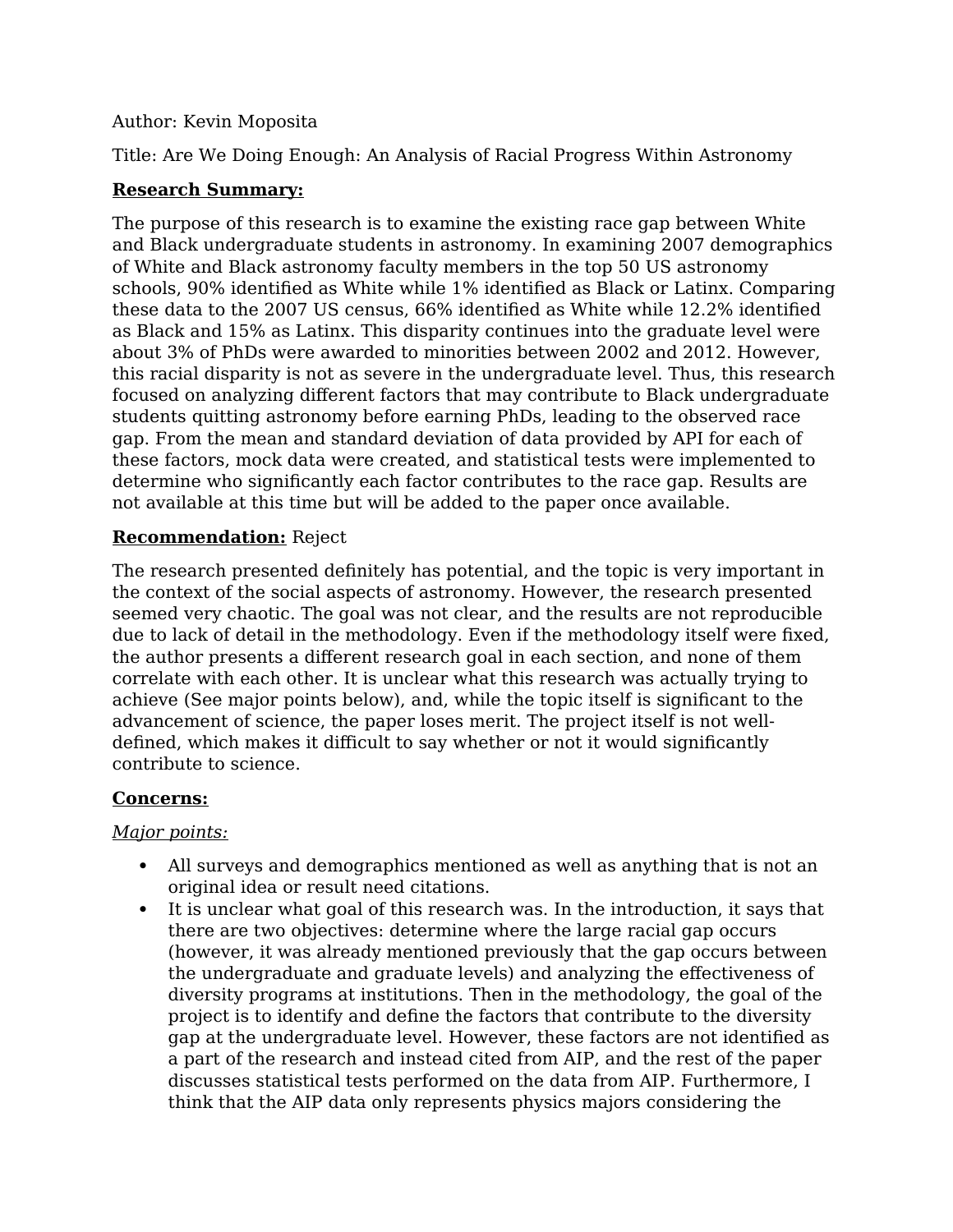source is called the American Institute of Physics, but the paper is supposed to be about the demographics of astronomy majors. The goal of this project was very unclear, and I am not sure what the research was about.

## Abstract:

- In the abstract and introduction, the author needs to highlight the importance of this research. Why is it necessary to determine the factors contributing to race gaps in astronomy?
- The first sentence of the abstract does not accurately represent the research. "The purpose of the study was to determine which factor is most influential towards a student's decision…" The research did not determine these factors but used another source that determined them. This issue severely compromises the integrity of the research.

## Introduction:

- The introduction focuses largely on disparities in representation for Black and Latinx individuals, but the methodology and results focus on only Black students. The introduction should be adjusted to better match the results of the paper, i.e., demographics regarding Latinx individuals should not be mentioned. The introduction should only focus on Black representation compared to White representation.
- The basis of this paper is the 2007 Nelson Diversity Survey compared to 2007 US Census data for the racial demographics presented. However, these data are from 14 years ago, so the author is assuming that the demographics then accurately represent the state of diversity in astronomy in 2021. This is a very large assumption that does not have much merit.

# Methodology:

# Background:

 "It was of vital importance that each one be introduced with equal importance." Can this assumption be made? Don't some factors carry a greater impact than others? This needs further justification.

# Data Retrieval:

 This section needs a lot more detail as to what the facts contributing to the race gap is, who the undergrad students interviewed were (any similarities between them) and how the sample of students was taken (random sampling, cluster, stratified, etc.). Also, specific details need to be better explained, such as the Likert scale, which is mentioned but not explained. This needs to be much more fleshed out for the results to be reproducible. Related to this, do the 167 students that were surveyed represent a specific group of students (specific graduation year, area of the country, etc.)? How well does the sample reflect the demographic of all astronomy students in the US?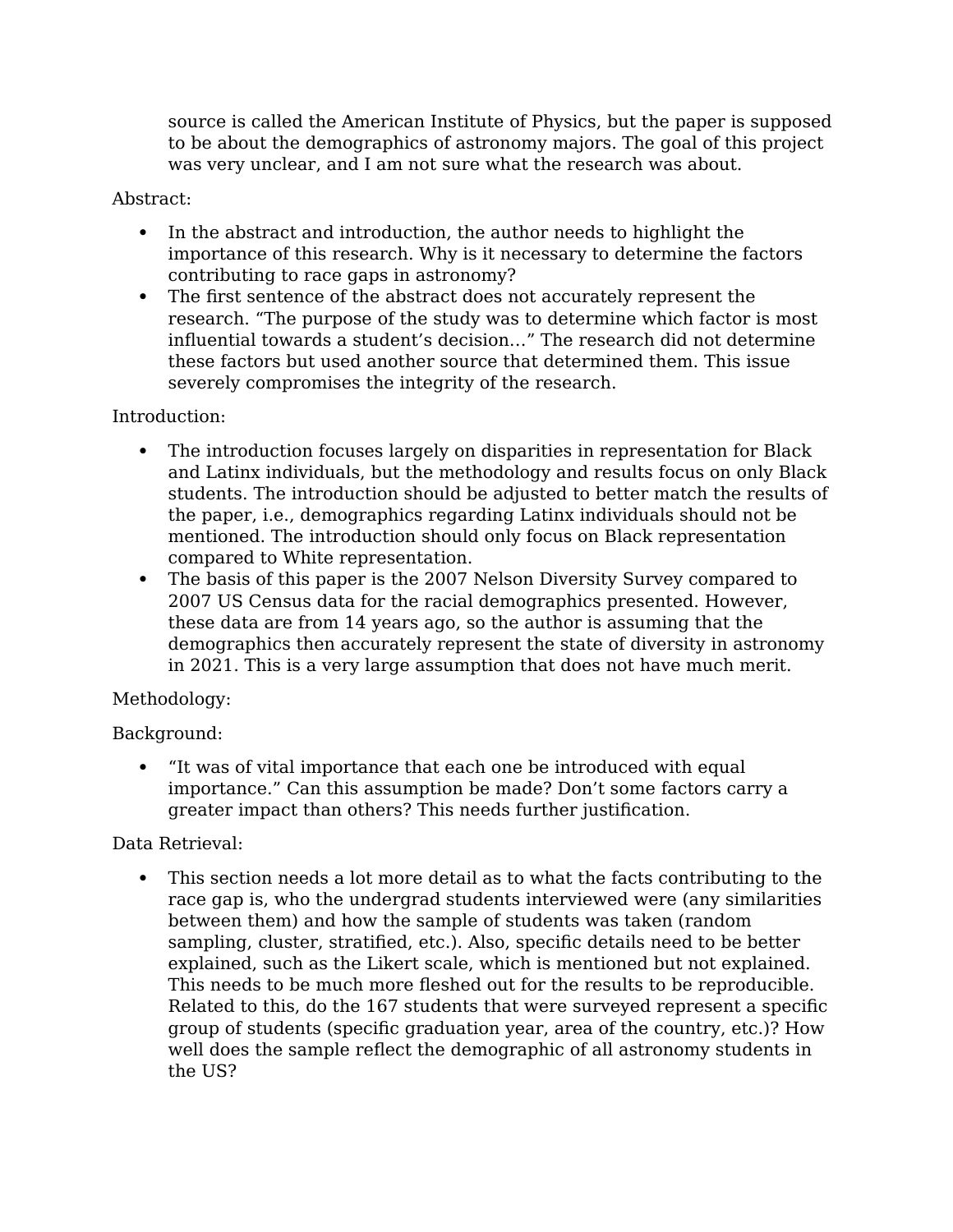- The author mentions implementing a linear regression model to check for correlation between factors. However, this is a very large assumption as the correlation, if it exists, can be curved or some other kind of relationship, not necessarily linear.
- This section uses language such as "the scope of this project will shift" or has paragraphs talking about failed attempts to contact AIP or conduct analysis. These have no place in the final report of results, and only the methodology relating to how the final results were actually obtained should be stated.
- In Figure 5, there is a value listed as the "p-value." P-value determines the statistical significance of a result. I could be interpreting the methods incorrectly, but it seems like all that is needed to understand which factors are significantly contributing to the race gap is the p-value of each factor. If this is the case, then there is no merit for conducting the proposed research project in determining the significance of the factors because the significance is already determined and stated by the study used. However, this could not be the case and I am not understanding the table or methods properly.

## Data Processing:

 This section also suffers from a severe lack of detail. What is the 7 Classical Assumptions of Ordinary Least Squares? This is mentioned as if it were a source that is cited (but has no citation), and if this is the case, seems like a very specific source and needs to be explained and justified a lot more. Also, the statistical tests used all need to be explained in way more detail, and any specific parameters or numbers used need to be mentioned in order to make the results reproducible. Also, what Python packages or libraries were used?

# *Minor points:*

- The title has a footnote that says, "Released on March  $1<sup>st</sup>$ , 2021". This is the wrong date.
- The short title and short authors at the top of each page are incorrect.
- There are a few sentences throughout the paper that are phrased as questions, such as "if the disparity persists as early as the graduate school level, how might the undergraduate level look like?" These sentences give the paper a colloquial tone and can be removed from the narrative.
- The tables should be remade into LaTeX tables and references as Tables instead of Figures.

# Abstract:

 The results not being listed in the abstract is understandable as the author will determine these results later. However, the parameters/factors used from the AIP report should be listed in the abstract as well (or at least some or the most important factors should be listed).

# Introduction: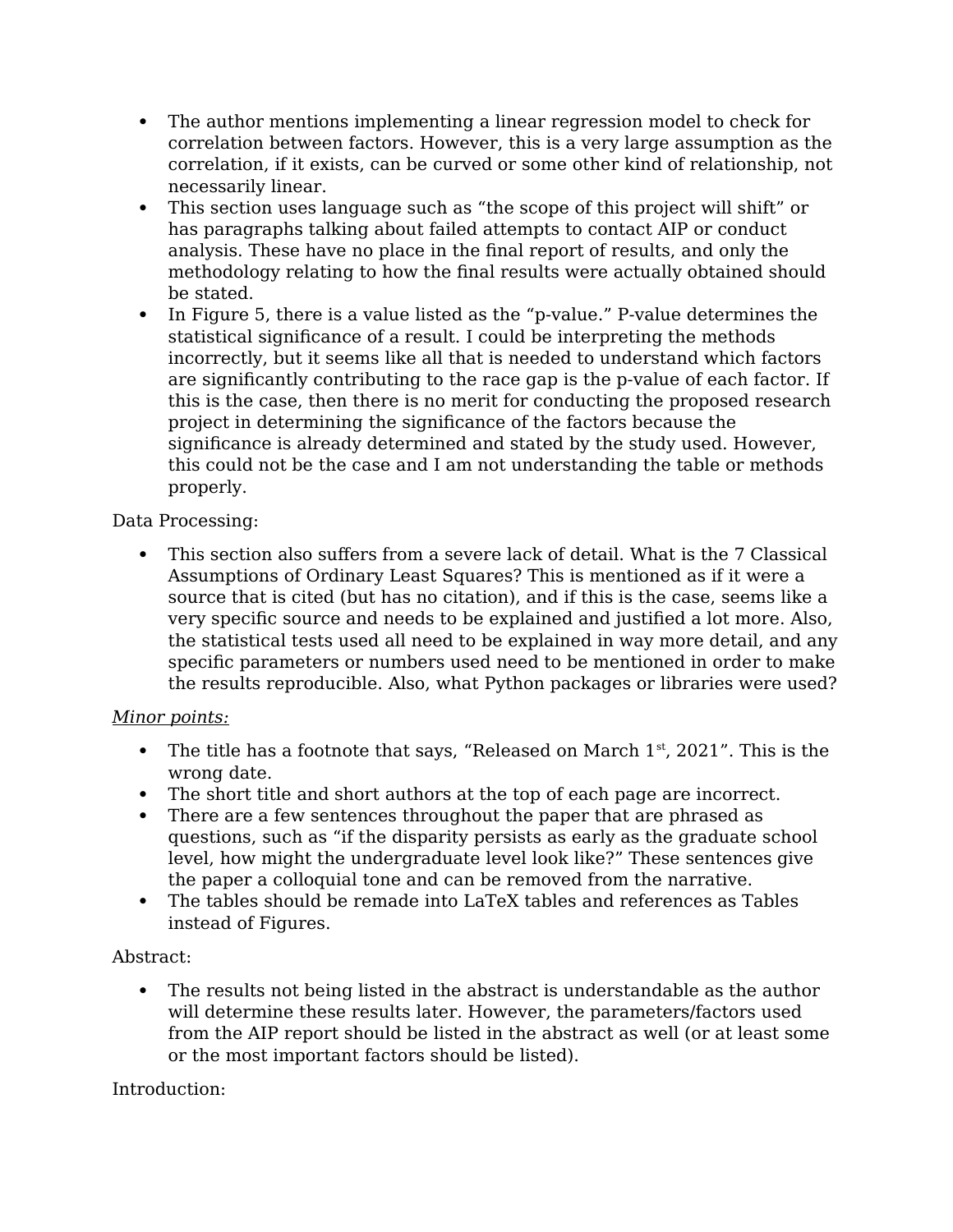- In paragraph 1, the author mentions the racial demographic of faculty members in the top 50 US astronomy schools. It should be clear if this represents all faculty, such as post-docs and administrative staff.
- In paragraph 1, in citing the demographics of the US census, it should be clarified if these include only citizens or residents of the US.
- Figures 1 and 2 are unnecessary if the demographics are already listed in the text of the paper.
- In paragraph 2, the second sentence is unnecessary.
- In paragraph 2, the sentence starting "Assuming the undergraduate pool is more diverse…" can be removed. It is explained in the next paragraph that this does not need to be an assumption as it is backed up by data from APS.
- "The trend within both of these graphs indicate that the percentage will only increase." How can the author make this assumption?
- Figures 3 and 4 do not show astronomy majors on the graph when the paper is about demographics in astronomy. They should be removed, or it should be thoroughly explained how they relate to astronomy majors.
- Figure 4 should be removed since the narrative of the paper only focuses on Black students (see Major Points).

# Methodology:

Background:

 This section can be reworded and moved to the end of the introduction as an outline of the paper.

Data Retrieval:

- It says that 187 undergrad students were interviewed in the survey, but the table in Figure 5 says 167. I think this is just a typo.
- Table 1 is referenced, but there is no Table 1.
- The author uses the mean and standard deviation from the AIP data to create mock data. I'm assuming he created Gaussian distributions, and that the sample size is sufficiently large to assume this. This should be explicitly mentioned.

Data Processing:

What is "correctness of a functional form?"

Discussion:

 In understanding that the author does not have results yet, I cannot comment greatly on this section since it relies on obtaining results.

# **Evaluation of Criteria:**

# *Is the length appropriate?*

The paper is too terse. There is barely any detail given for the methodology used and analysis of the results. The only details that are given are listed in a table or are unnecessary.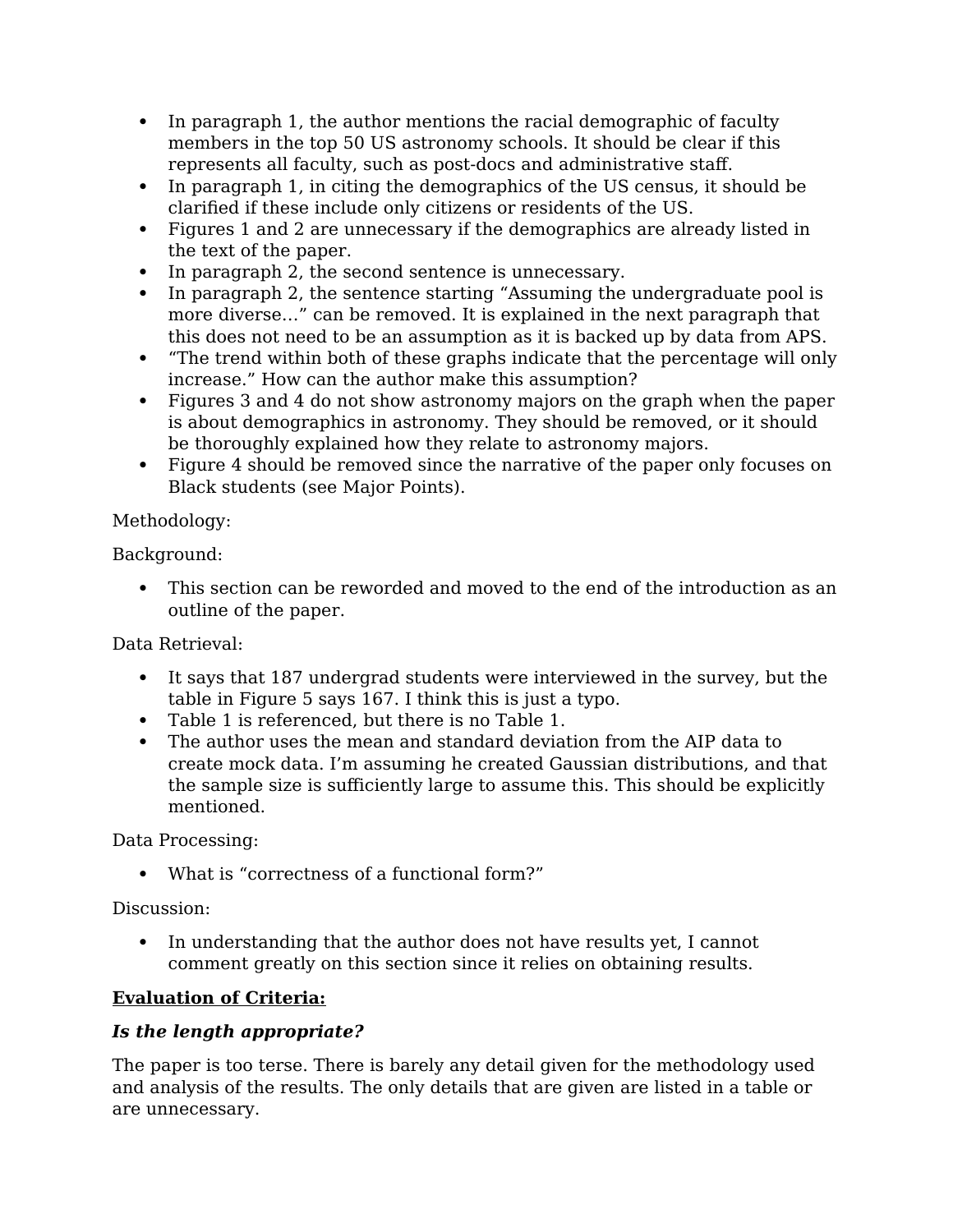# *Are the title and abstract sufficiently informative?*

The title matches the research presented, but the abstract falsely represents the work presented in the paper. The first sentence of the abstract does not accurately represent the research. "The purpose of the study was to determine which factor is most influential towards a student's decision…" The research did not determine these factors but used another source that determined them. This issue severely compromises the integrity of the research.

# *Is the contribution to science significant?*

This project contributes to issues of diversity, equity, and inclusion and sheds light on the important social aspects present in astronomy. However, the project itself is not well-defined, which makes it difficult to determine the actual impact or contribution that it would have to the scientific community.

## *Is level of English adequate?*

In terms of English proficiency, the author demonstrates some ability to communicate his work. However, there are many inconsistencies or clarifications that need to be made. Each individual sentence by itself makes sense, but when put together, the narrative of the paper is nonsensical.

## *Is the literature properly cited?*

No, the literature is not properly cited. There are barely any sources cited where there should be sources, and those that are cited are cited incorrectly. The in-text citations should be in parentheses unless they are directly in the narrative.

## *Are the results clearly and accurately presented?*

The author will get results at a later date and add them in the paper upon resubmission.

# *Is the topic appropriate for the journal?*

Yes, this is appropriate for the journal.

## **Data Management Plan:**

The results in this paper are not reproducible because the methodology needs to be much more specific (see above). However, the data used are presented in a table and are accessible from AIP.

**Additional Comment:** I know this seems like a lot of corrections, but you got this! I believe in you!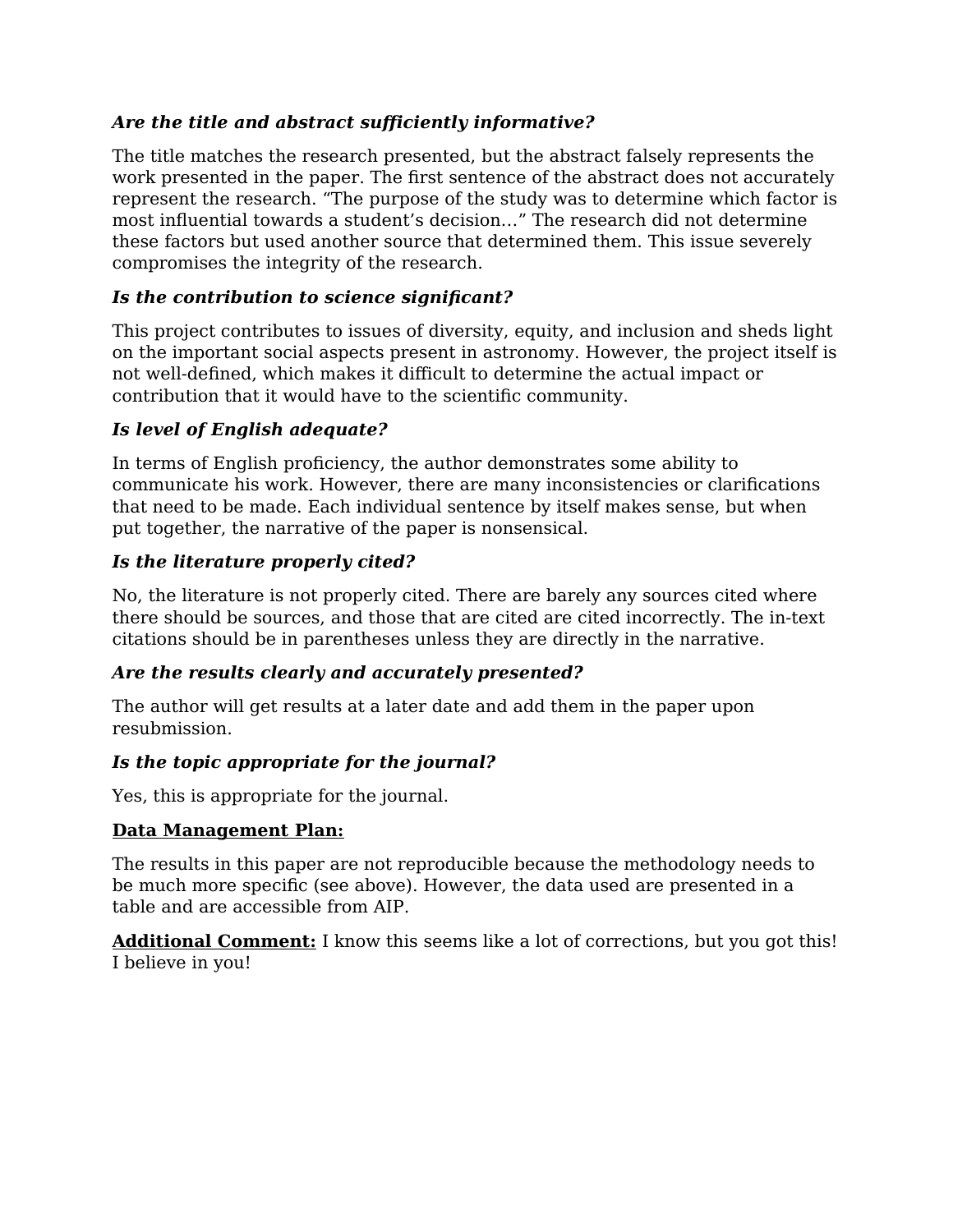### **Peer review report**

**Title:** Are We Doing Enough: An Analysis of Racial Progress within Astronomy

### **Author:** Kevin B. Moposita

### **Summary**

The author focuses on determining the most influential factor that affect a student's decision to persist astronomy study and how that factor relates to the prevalent racial gap within the field. The data of the study comes from the 2020 survey of the American Institute of Physics. The survey questions 187 undergraduate physics and astronomy students about their college experience. It consider various factors such as financial status or peer interaction and let the participant rate each factor. However, the author could only obtain the average responses but not the individual answers from the survey. Therefore, the correlation between each factor could not be analyzed. Instead, the author create the individual mock responses that matches the mean and standard deviation for each factor. The author is still in the process of analyzing the mock responses, therefore, no conclusion is yet stated.

**Recommendation:** accepted with major revisions.

### **Justification**

- **a. Major points**
- Data retrieval:
	- *"With this information, python was utilized to create individual mock student responses that followed those constraints."*: I was concerned with how this mock responses can be representatively enough to study the correlation in each factor. It seems like the survey does not specify the distribution of the data (if yes, the author should state that in the text), thus it is even harder to produce the individual mock responses accurately. I suggested the author should try to get the actual answers from AIP and then use those data to continue.
	- *"Table 1 contains ..."* : there is no Table 1 in the paper. Also, if the author uses the parameters from the survey, he should refer to Figure 5 rather than making a new table repeating the numbers.
- Data processing, discussion and conclusion: these sections are not finished yet, so no comments can really be made.

### **b. Minor points**

- Abstract:
	- *"… a series of questions."*: the author should specify what types of questions.
- Introduction
	- *"… racial diversity among their demographics."*: need citation.
	- *"The 2007 Nelson Diversity Survey highlights …"*: needs citation.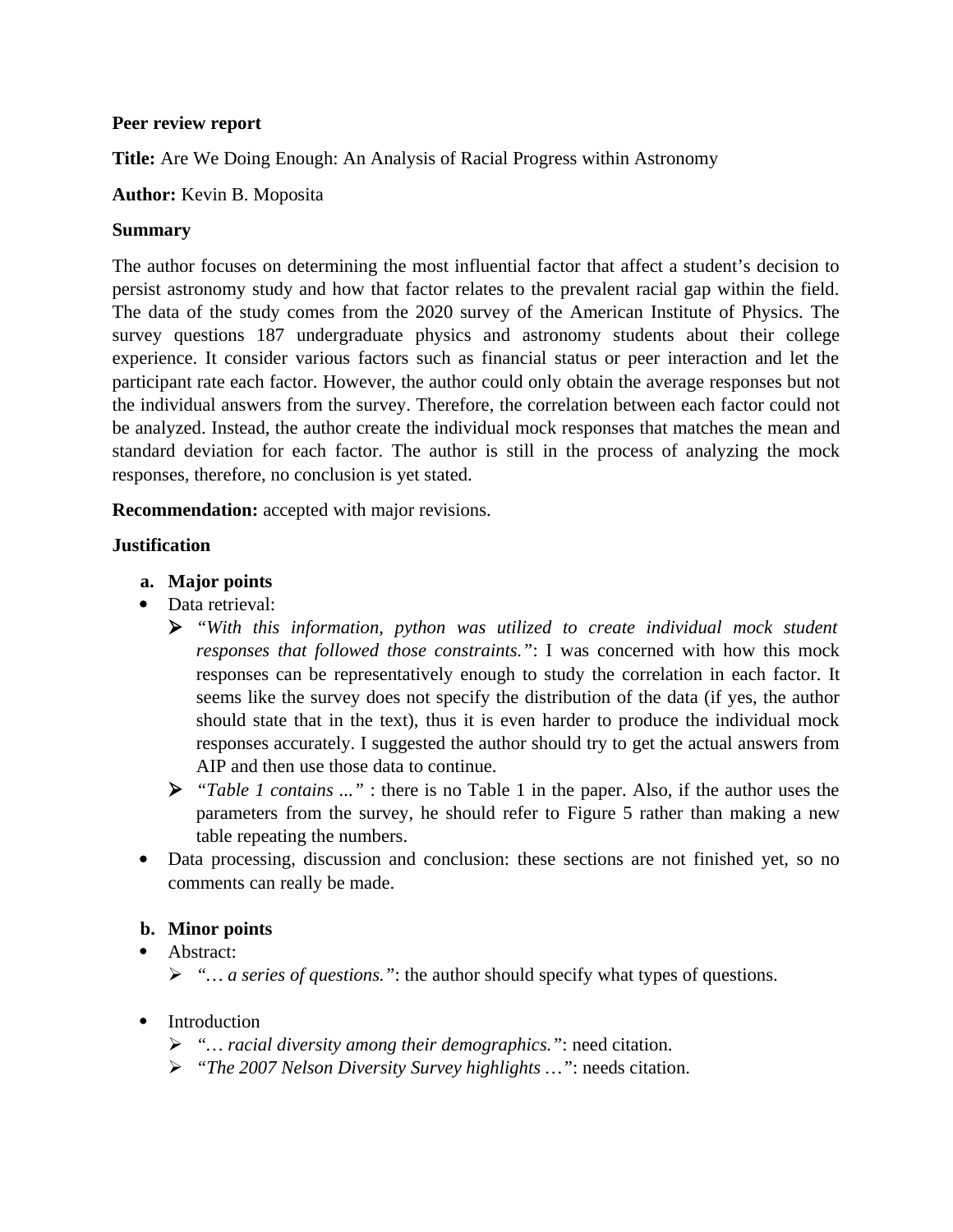- *"Figure 2 is of the U.S census throughout the years..*: needs citation. Also, I suggest that only the year 2007 in the Figure is needed, because the Nelson Diversity Survey only has data in 2007.
- $\triangleright$  Figure 2: the "number (in thousands)" term should be in the middle of the line.
- *"As suspected, the racial disparity is not as severe in the undergraduate level."*: needs citation, or the author should refer to Figure 3 and 4.
- *"… bachelor degrees than in the two previous areas."*: the author should specify what type of bachelor degrees that are mentioned here.
- *"Figure 3 displays … same for the Latinx group."*: this should be stated in the beginning of the paragraph. Also, the author should state where those these figures are adopted from (or if he make it, the author should specify what data he uses).
- *"... creating task forces meant to place importance on diversity and inclusion."*: need citation.
- Methodology Background
	- $\triangleright$  I think the author can combine this subsection with the next subsection (Data Retrieval). I think there is no need for a separate section for the background of methodology, given that it is relatively short.
- Data Retrieval
	- *"… the American Institute of Physics was utilized."*: a short description of the data is needed.
	- *"... but is also backed up by various literature."*: some citations are needed to illustrate this point.
	- *"… will shift to these two racial groups."*: if the scope of the project only focuses on the White and the Black students, the introduction should not mention too much on the Latinx student as it is right now, but rather only focuses on the Black students.
	- *"Figure 5 displays…"*: the author should state that it is adopted from the report.
	- *"A Likert scale was utilized …"*: explanations and citations for this scale are needed.
	- *"The AIP report presented…"*: the full phrase of AIP should be stated first (for example, in the beginning of the section, the author should add "(AIP)" after the phrase "American Institute of Physics".)
	- *"Statistical tests are then performed with…"*: the author should specify which tests he uses.
	- $\triangleright$  Figure 5: citation is needed in the caption.
- Data Processing
	- *"To ensure this, the 7 Classical Assumptions of Ordinary Least Squares was consulted."*: need citation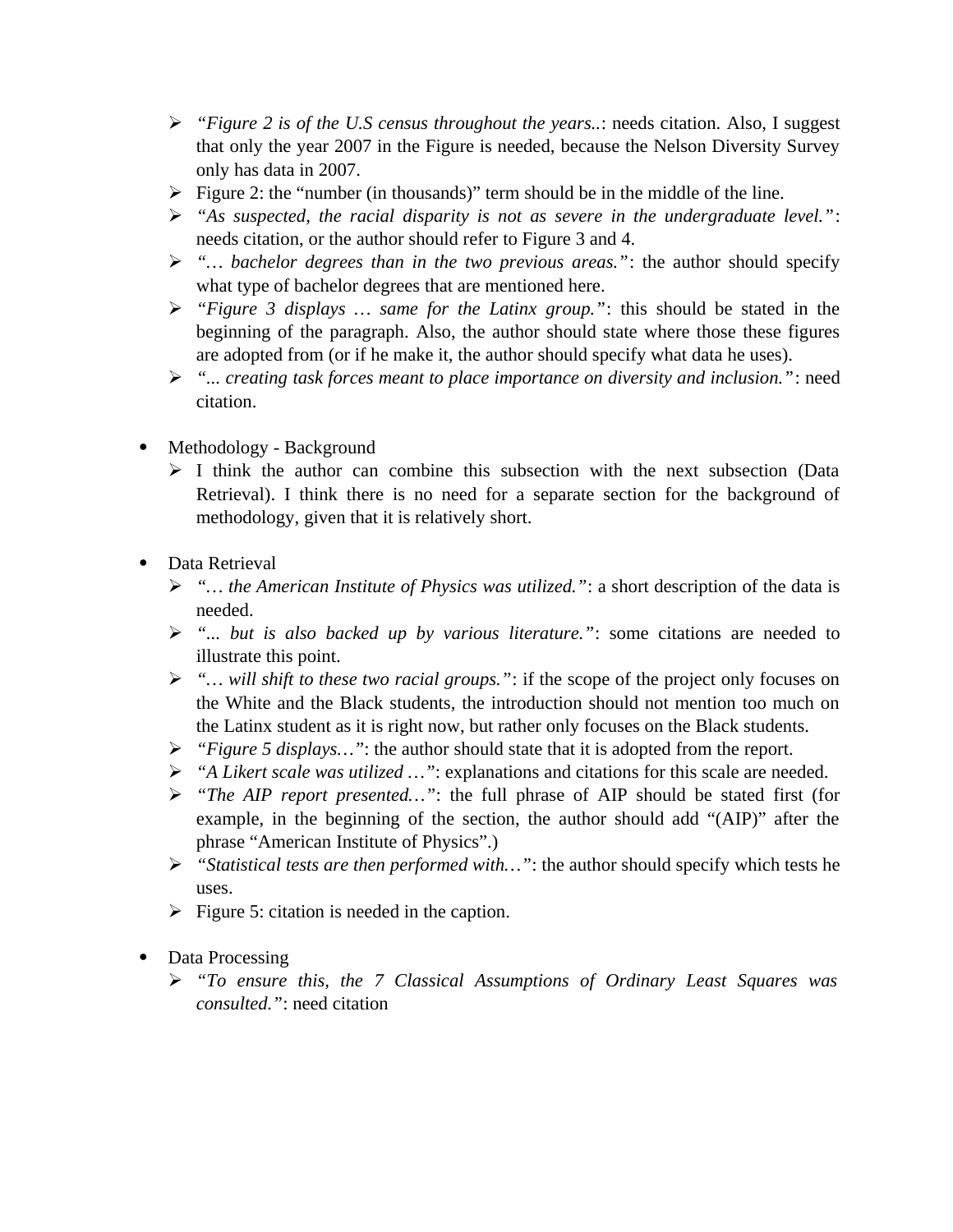### **Evaluation**

The topic is appropriate for the journal. The length of the paper is too short and more should be discussed. The title convey the content of the studies. Since the paper is not finished yet, it is not possible to evaluate the abstract, the results, and its contribution to science. The paper has a good potential and a good goal, however, a lot more work needs to be done. Therefore, I give the paper the recommendation of "accepted with major revision", but the author needs to provide the result as soon as possible. The English in the paper is easy to follow, however, many citations are missing in the paper. Regarding the Data Management plan, the author uses the data provided by another papers, and those data were already published. Also, if the author could obtain the individual responses from the American Institute of Physics survey, he should make a table in the paper or publish the data online.

All my comments are constructive reviews and sometimes they can come from personal preference or personal experience. Please understand if I misunderstand the author in some points. Also, please send my congratulation on the author's work. Good luck on continuing working on the paper.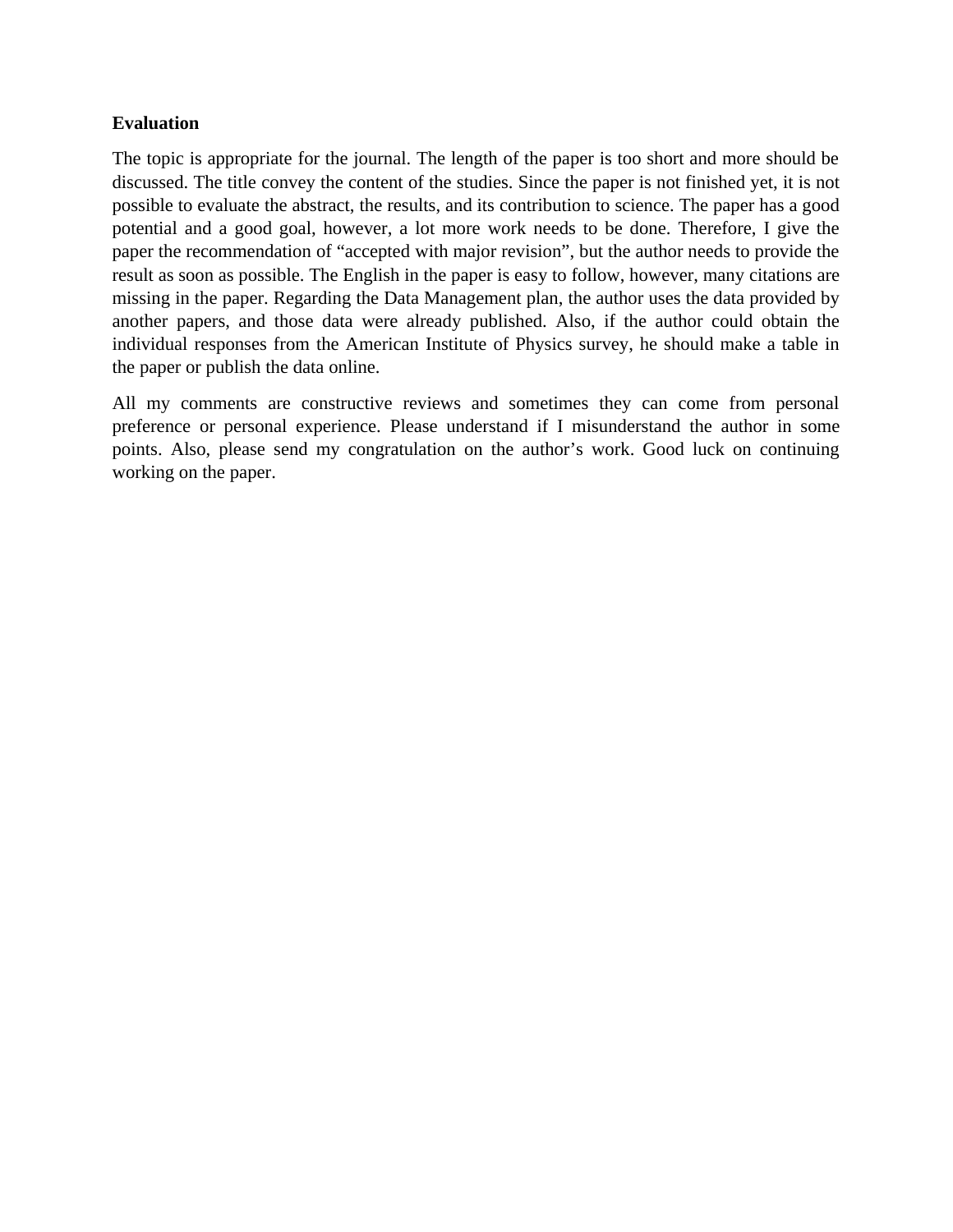#### Author: Kevin B. Moposita

Title: Are We Doing Enough: An Analysis of Racal Progress Within Astronomy

### **Summary**

This study highlights the racial diversity issue which plagues astronomy programs across America. The tables and plots displayed in the introduction make the issue clear, minority racial groups are severely under-represented in astronomy. The project aims to analyze which factors contribute to the racial gap within undergraduate astronomy departments. The data is obtained from the AIP TEAM-UP Team which was a survey conducted to try and find the major causes of under-representation. The author is still waiting for a response from the AIP to obtain the actual responses to this survey, but in the meantime, mock data points were created using the mean and standard deviation provided by the AIP survey. After the data points are created, several test will be applied, including the BREUSCH, Breusch & Pagan and the Ramsey tests. Once these tests are complete, the author will be able to determine which factor was most influential in leading minority undergraduate students to drop astronomy as a major. Once the author has determined the most influential factor (or factors), they can comment about potential solutions that might help alleviate the diversity issues in astronomy.

#### **Rating: Accept with Major Revision**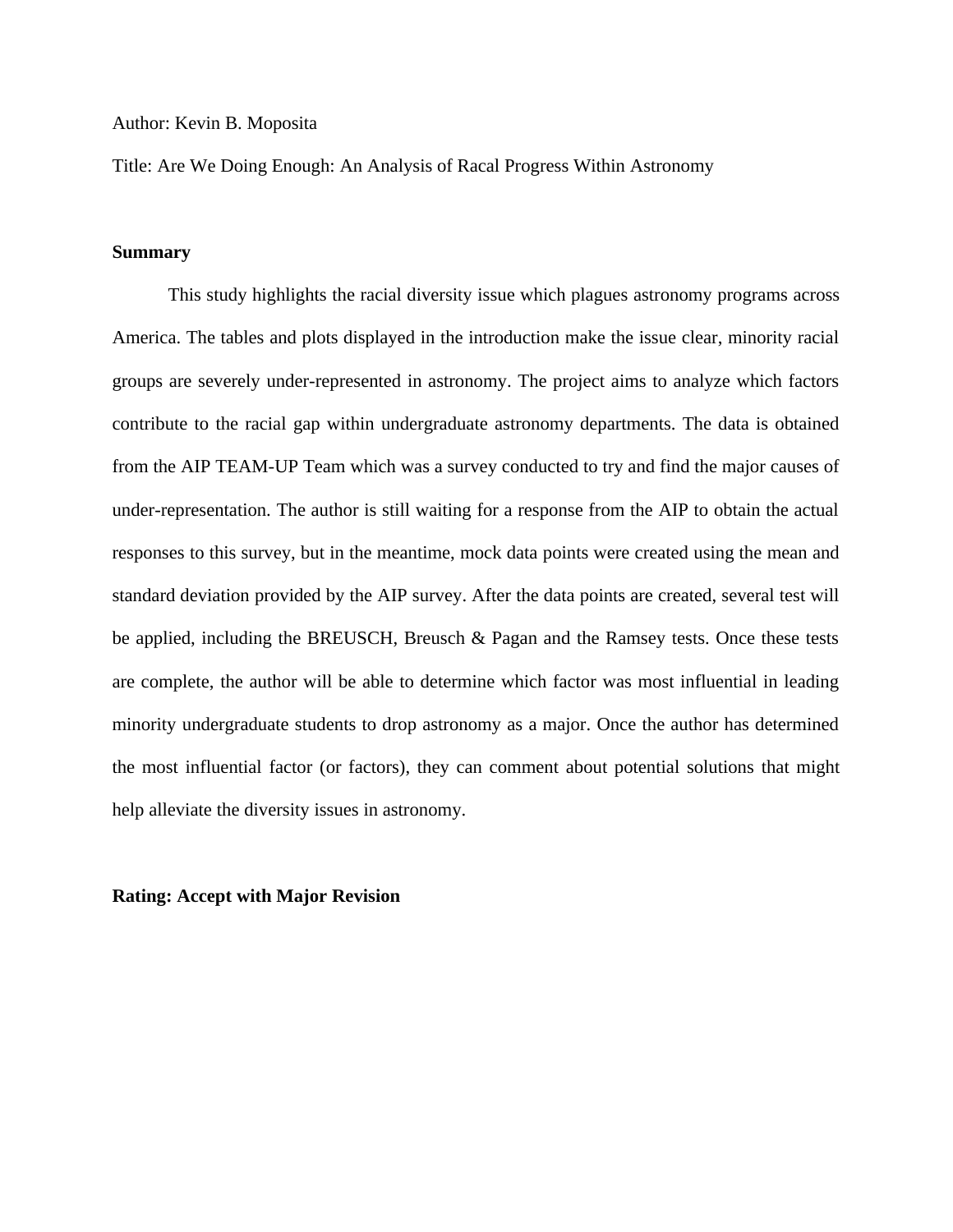#### **Minor Revisions:**

- **-** The table in Figure 1 should be enlarged since the inputs are hard to read
- **-** The plots displayed in Figure 3 and 4 do not contain astronomy as one of the degrees. These plots do highlight the racial disparity in other STEM fields and thus still demonstrate the racial diversity issues in STEM, but the focus of this project is astronomy. Plots depicting the diversity issues for astronomy degrees would be beneficial to the reader.

### **Major Revisions:**

- **-** There are some formatting issues that must be fixed. On the first page, the footnote mentions that the paper was released March  $1<sup>st</sup>$ , 2021, this must be removed. Also, the header on each page which should alternate between the author's name and the title of the paper are incorrect. These need to be corrected.
- **-** The introduction does not seem completely connected to the rest of the paper. The goal of the paper is to use results from the AIP survey and use different tests to determine the most influential factors that lead black astronomy students away from the major. The objectives set at the end of the introduction are not the objectives completed in the rest of the project. The introduction needs to be re-worked to better encapsulate the goals of the project and give a better background. There should be more background given on the literature and previous studies.
- **-** In section 3.3, the 7 Classical Assumptions of Ordinary Least Squares and the three tests need to be explained more. The reader does not know what these tests do or how they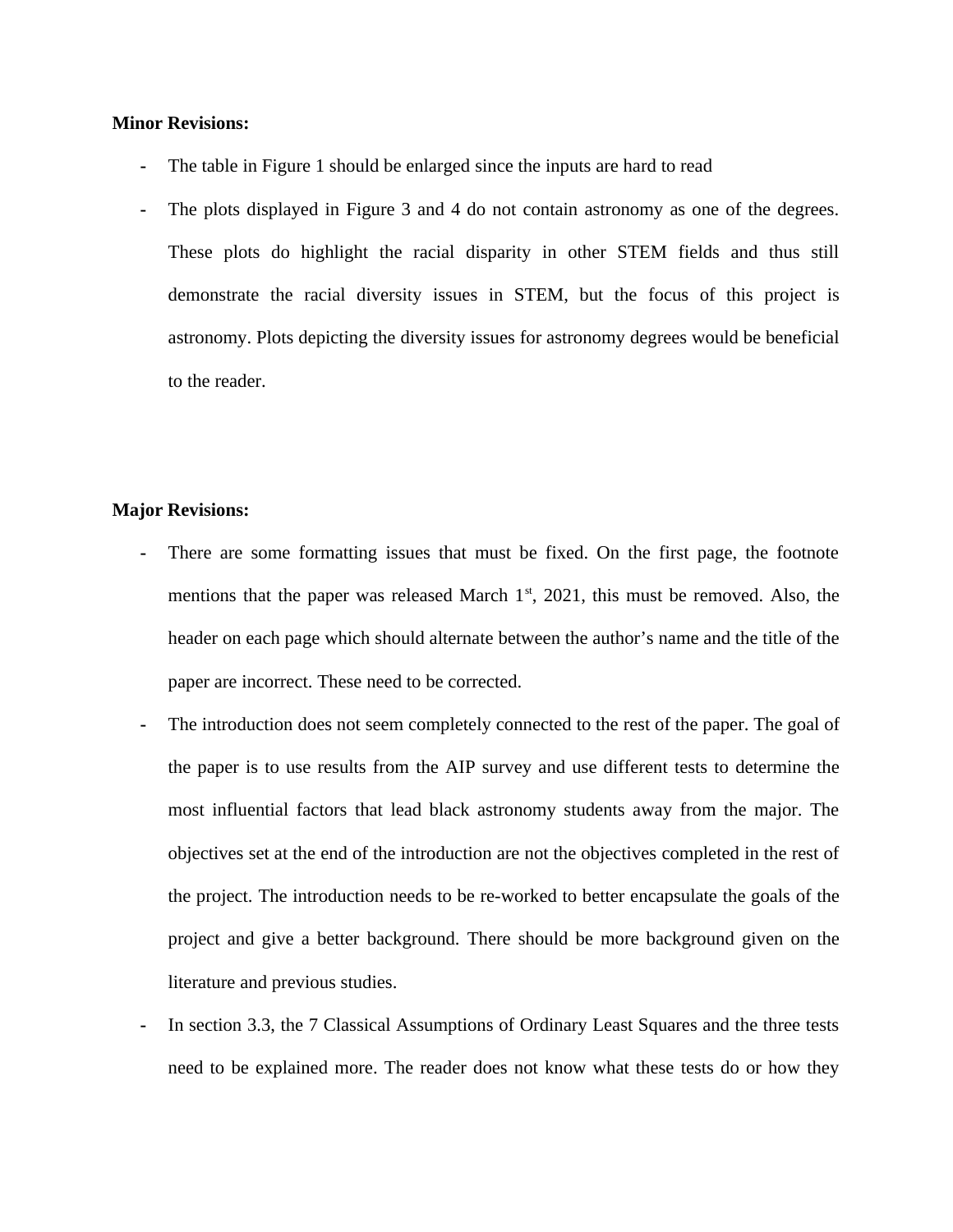work. The author also needs to explain how they used these tests, their methods need to be clearly explained in the paper.

- **-** There needs to be an explanation for how this study differs from the AIP survey study. It seems that this project utilizes different tests than the AIP study, but what makes these tests different from the ones employed by AIP? It needs to be clear to the reader how this study is different from past studies.
- **-** Overall, the project is not finished. The tests need to be finished and the most influential factor (or factors) need to be decided before the paper can be accepted. Once these factors are decided, they should be commented on. How can astronomy departments adjust to keep black astronomy students in the major given that certain factors are extremely influential in their decision to leave?

### **Evaluation of Criteria:**

#### **Is the length appropriate?**

**-** The paper is very short. As discussed before, there needs to be more in section 3.3 to explain the tests used and how they were carried out. The discussion section is also too short, but this is mainly due to the fact that the study is not finished. Once the author can decide which factors are most influential, these sections will contain much more

#### **Are the title and abstract sufficiently informative?**

**-** The title is good. Once the most influential factors are decided from the tests performed, they should be listed in the abstract.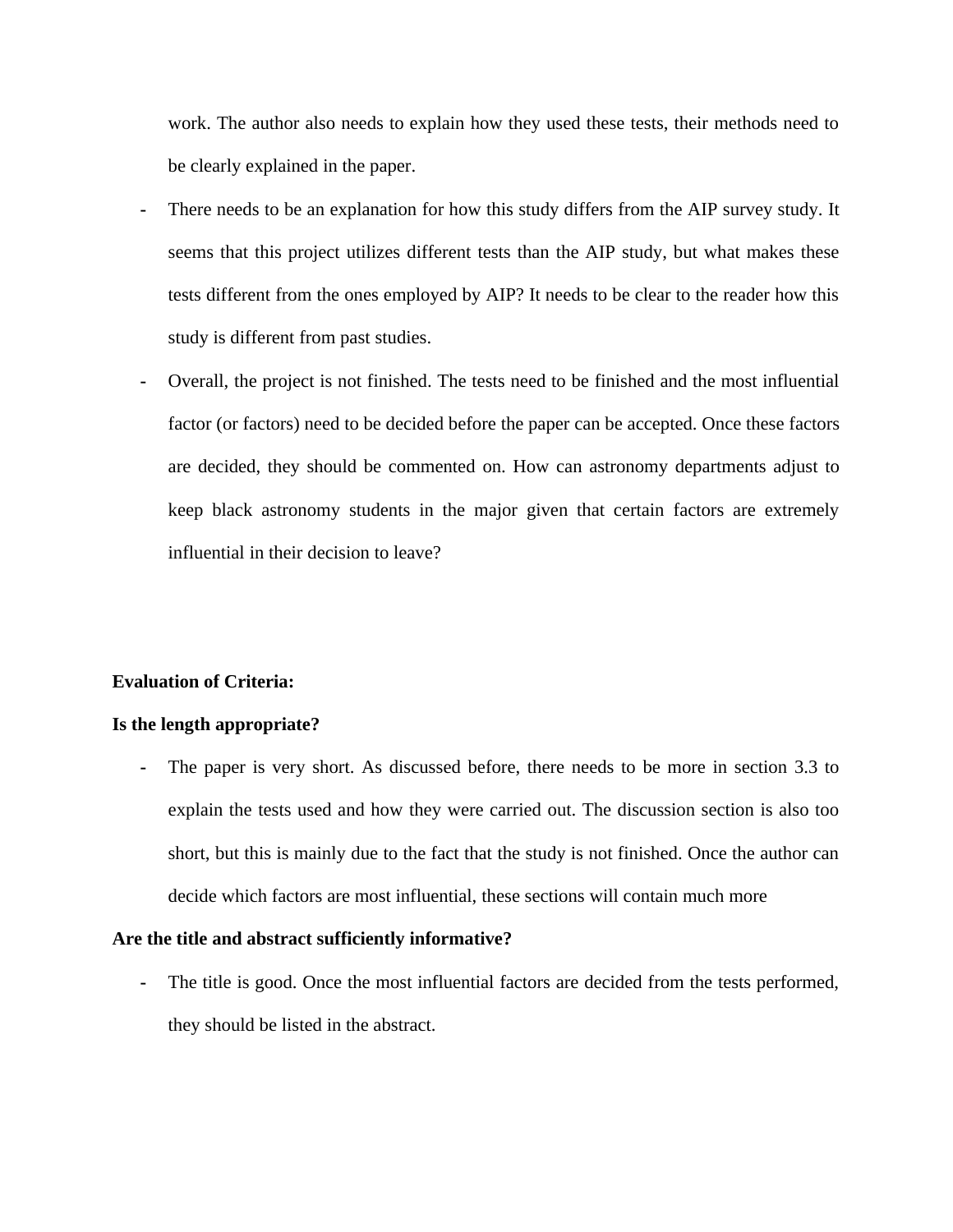### **Is the contribution to science significant?**

**-** Yes, however, this paper is important not due to the scientific merit but due to the need to highlight racial disparities in astronomy. Studies like this are desperately needed to help alleviate the under-representation of minority racial groups in astronomy.

### **Is the level of English adequate?**

**-** Yes

### **Is the literature properly cited?**

**-** There is a lack of cited literature in the paper. All the surveys and data tables used by the author are properly cited but there is not much mentioned on previous studies. In the introduction, there needs to a better description of previous studies and what others have found about the radial diversity issue in astronomy.

### **Are the results clearly and accurately presented?**

**-** Unclear. The study is not completed and therefore it is hard to comment about how the results are presented when there are no results yet. In the discussion and conclusion, there is an outline presented and it is clear how the results will be presented in these sections. A table would probably be beneficial to display the results of the tests applied to the AIP study.

### **Is the topic appropriate for this journal?**

**-** Yes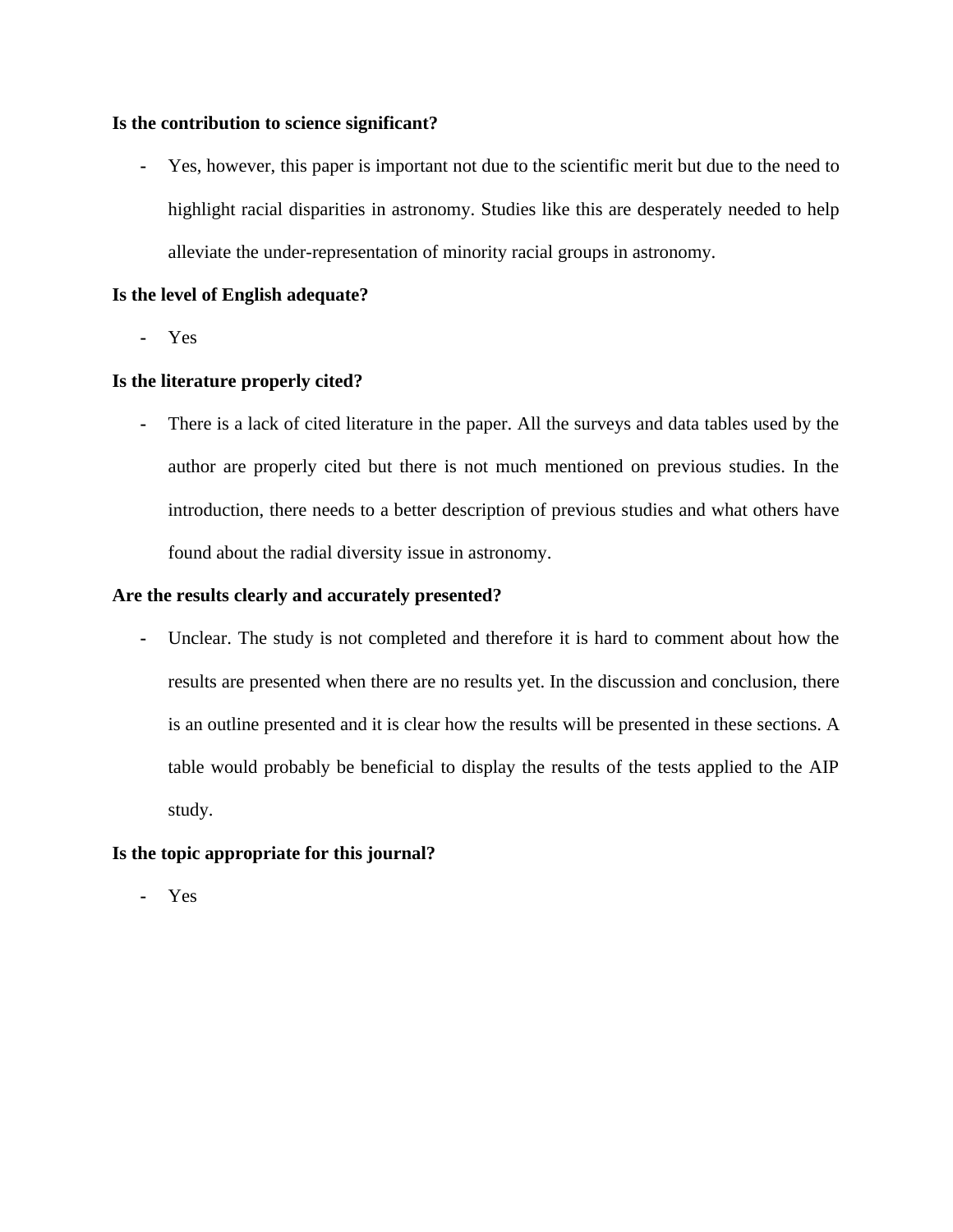#### **Data Management Plan?**

**-** As stated before, it is hard to comment on how the results will be presented when the results are not determined yet. See above for comments related to this. The mock data is derived from the AIP survey, which is displayed in the paper, so the source of the data points is clear. If AIP sends the individual responses to the author and they allow the author to publish the individual responses then they can be appended to an online table with the online version of the paper.

### **Additional Comments:**

This study is extremely interesting and eye opening. I would like to thank the author for all their hard work. A study like this is direly needed to highlight diversity issues in astronomy. This paper has a lot of potential to help undergraduate astronomy programs better assist minorities in their departments.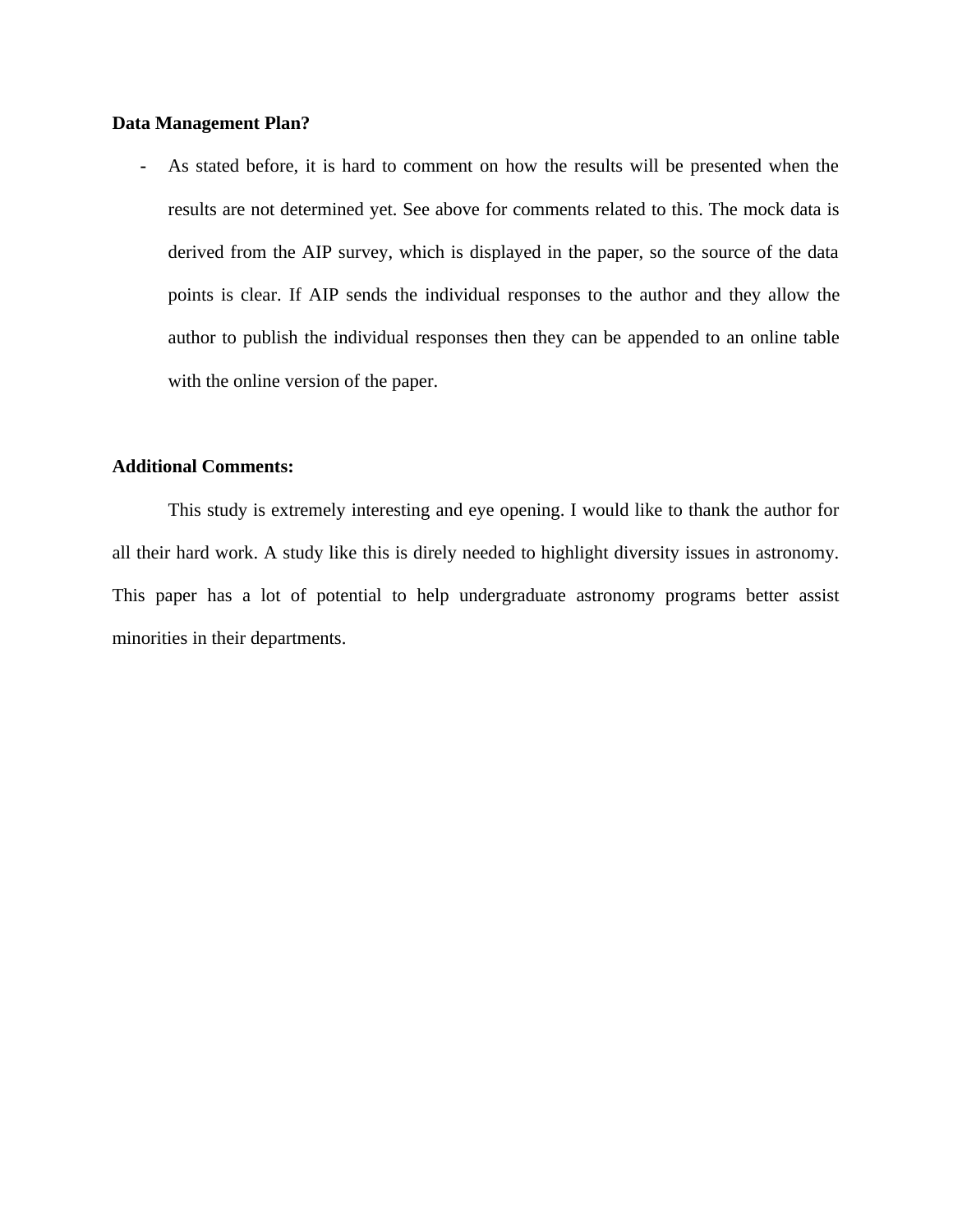#### **Note to the Editor – Kevin**

To the Editor-

While I stand by my review of this paper, I would request that the editor maintain my anonymity to the author. I found truly significant issues with this paper. While it is my personal opinion that this paper should likely be rejected from the Journal, the research contained is important and critical enough to the field of astrophysics that I would actually recommend that the author make major modifications to their paper but still ultimately be accepted. Major modifications would include discussion of the methodology used to conduct analysis, inclusion of data (even mock data) to present actual results, and a discussion of the factors which are being analyzed. I am of the opinion that the framework for this research is laid out and evident, but the actual results and implications are not at all existent. By working with the author to complete this research and the proposed paper, it would prove greatly beneficial to both the Journal and the field of study as a whole.

Best regards,

Danielle Mortensen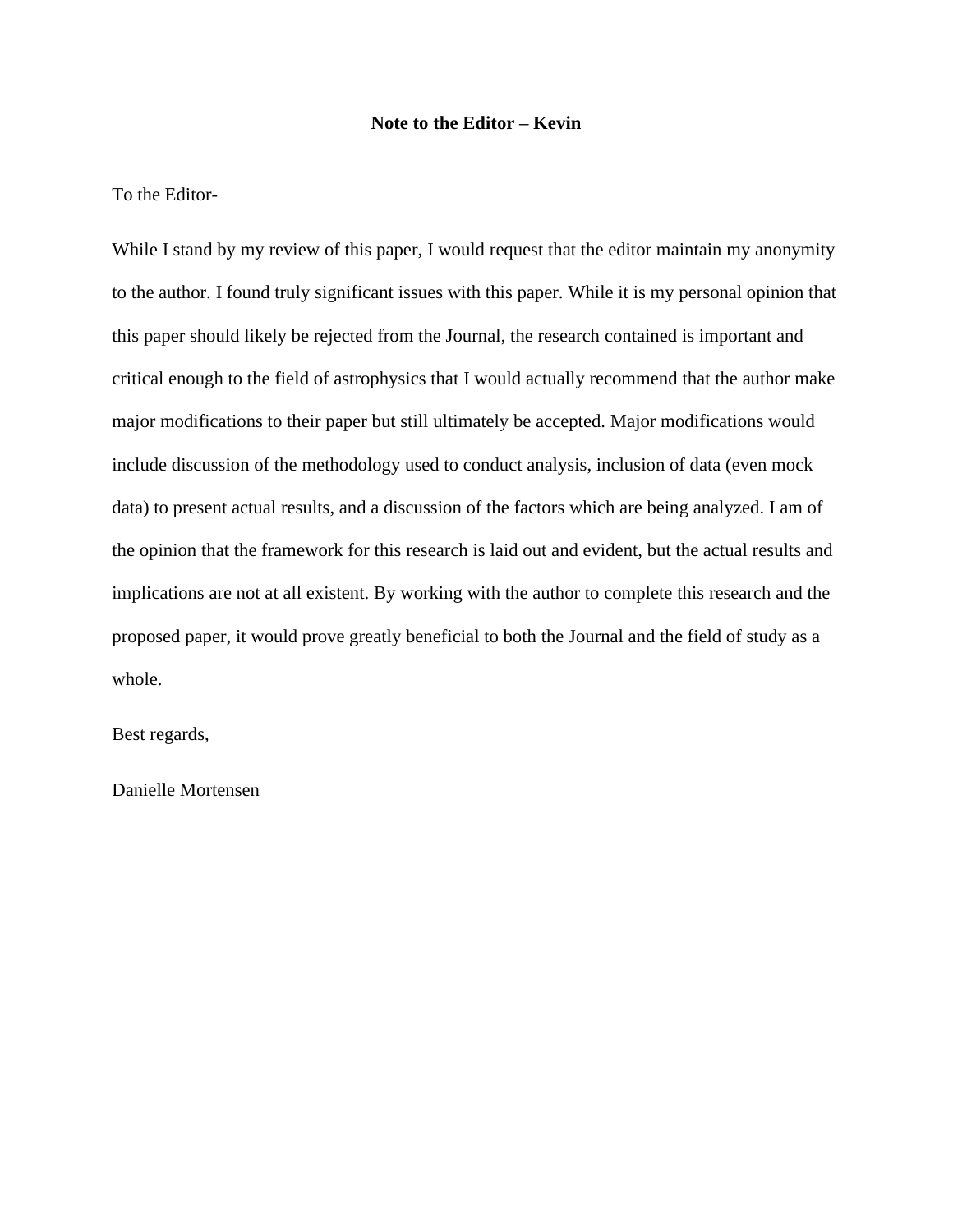## **Kevin Review**

### *Summary:*

The author conducts research involving the racial disparity as is evident between black and white persons in the field of astrophysics. By utilizing means and standard deviations evident from the American Institute of Physics data set, the author creates a mock set of data in lieu of the inaccessible real, raw data. The author ensures that the survey data was impartial by using the 7 Classical Assumptions of Ordinary Least Squares. From this mock data, they are then able to conduct a statistical analysis using three separate tests- the Breusch-Pagan test, the Breusch-Godfrey test, and the RESET test. Between these three tests, it will become evident which of the factors which cause minority undergraduate astronomy students to drop the field of study is the most prominent. By discovering this primary factor, the author will suggest a course of action to assist in the mending of this racial disparity in astronomy.

### *Recommendation:*

I would recommend that this paper be **accepted with major modifications**.

## *Justification:*

- *Major Points:*
	- o The three major tests used on the potential data (Breusch-Pagan, Breusch-Godfrey, and RESET) are not at all explained in depth.
		- **•** These tests are the foundation of this research and should likely be given more consideration than a single sentence each.
		- An explanation of their inner workings would fill the paper out more and give the reader an idea of the methodology used to consider the data in question.
	- o Lack of data.
		- Despite a clear methodology for the research presented, the lack of data (even mock data) presents the issue that there are no results. Even with mock data, there can be clear indications that certain issues were more prevalent in students' decisions about continuing studies of astronomy.
	- o Lack of discussion on the actual factors.
		- A section that goes through all of the factors listed in the AIP survey would be beneficial. A discussion of the findings of the AIP survey would have also been helpful. Despite their lack of statistical analysis and interpretation, it is important to summarize their findings in prelude to the author's own.
- *Minor Points:*
	- o "Schwarz et al." listed at the top of each page instead of the author's name.
	- o Introduction: "…and approximately 1% identified as Black or Latinx."
		- Although it is important that we acknowledge the plight of Latinx people in the field of astrophysics, perhaps since the focus of the study has turned to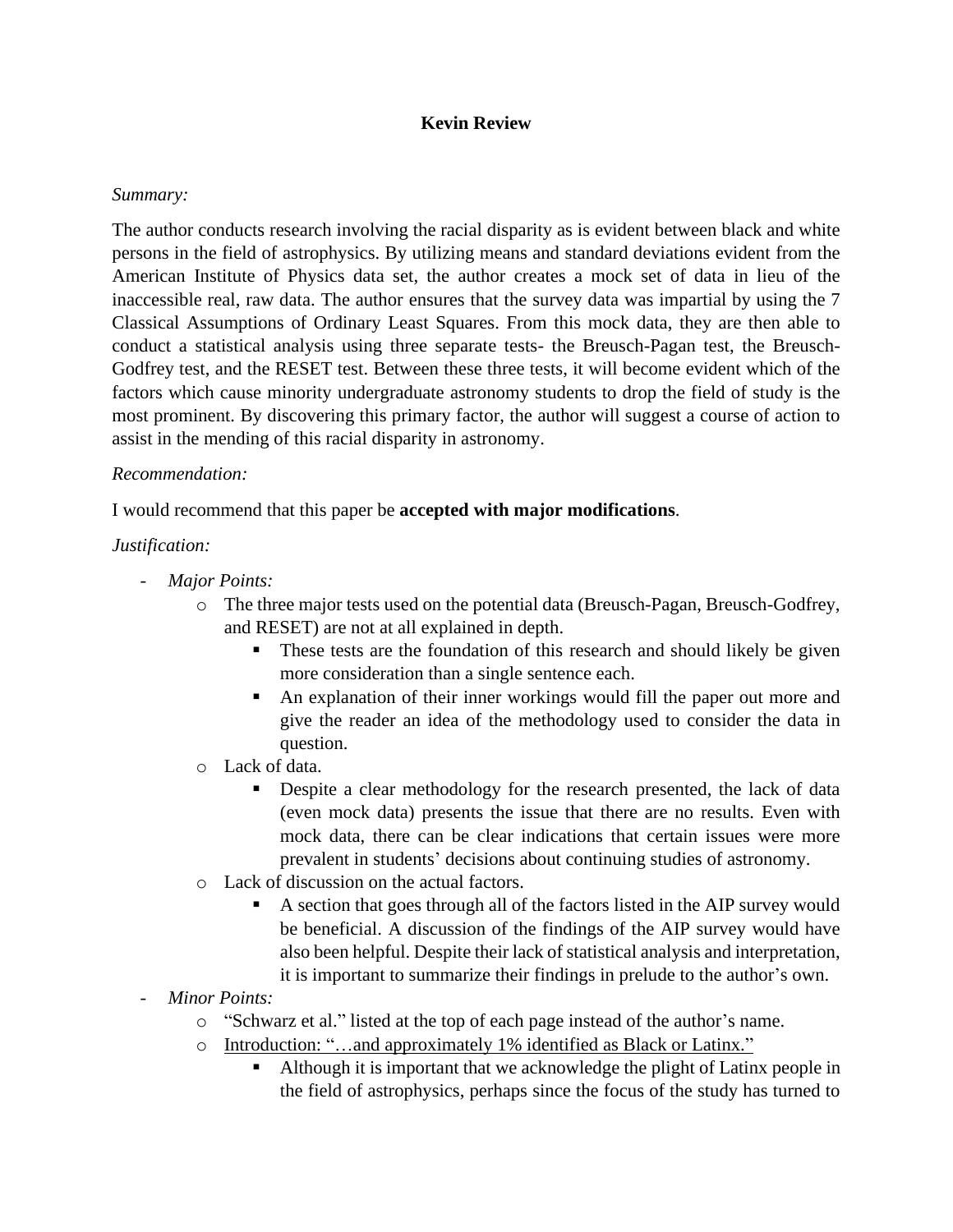the disparity between white and black, the mention of specific Latinx data makes the introduction convoluted with unnecessary data.

- o Section 2.2: "A Likert scale was utilized for the participants to record…"
	- Perhaps beneficial for the author to explain the meaning of a Likert scale.
- o Section 2.3: "…as a checklist that the survey data must satisfy so as to yield the best possible estimates."
	- The author does not explain this "Classical Assumptions of Ordinary Least Squares" test. A list of these questions and their results may be beneficial.

## *Evaluation:*

- *Is the paper length appropriate?*
	- o The paper could use significant improvement in terms of explanation, discussion, and conclusion. The introduction is appropriate in length and goes over previous results and context, however, each of the other sections could use some additional thought and ultimately lengthen the paper.
- *Are the title and abstract sufficiently informative?*
	- o The title is a very catchy summation of the material presented in this research and clearly states the author's intentions. I might suggest changing the subtitle to "An Analysis of Racial Progress Within the Field of Astronomy" but this is to the author's taste!
	- o The abstract is a complete summation of the material presented in the paper, however incomplete the research was.
- *Is the contribution to science significant?*
	- o Yes! The results from this research will be extremely beneficial to the field of astrophysics and have significant impact on its future.
- *Is the level of English adequate?*
	- o Yes. Easy to read and understand.
- *Is the work properly grounded in literature?*
	- o Yes. It seems that while the author may have found difficulty in finding a wide range of data and literature, it is clear that they were thorough in investigating what little there was available on the subject.
- *Are the results clearly and accurately presented?*
	- o There are no results in this paper at the moment. It is assumed that once the results are managed that the author will clearly present their findings.
- *Is the topic appropriate for the Journal?*
	- o Yes. The author's research is a clear fit for this Journal being on the topic of racial disparities in astrophysics.
- *Is the data management plan good?*
	- o The author clearly lists the sources of their data, but they do not go into detail about their resources for statistical analysis, therefore it is unknown whether or not the research could be repeated.

## *Final Comments:*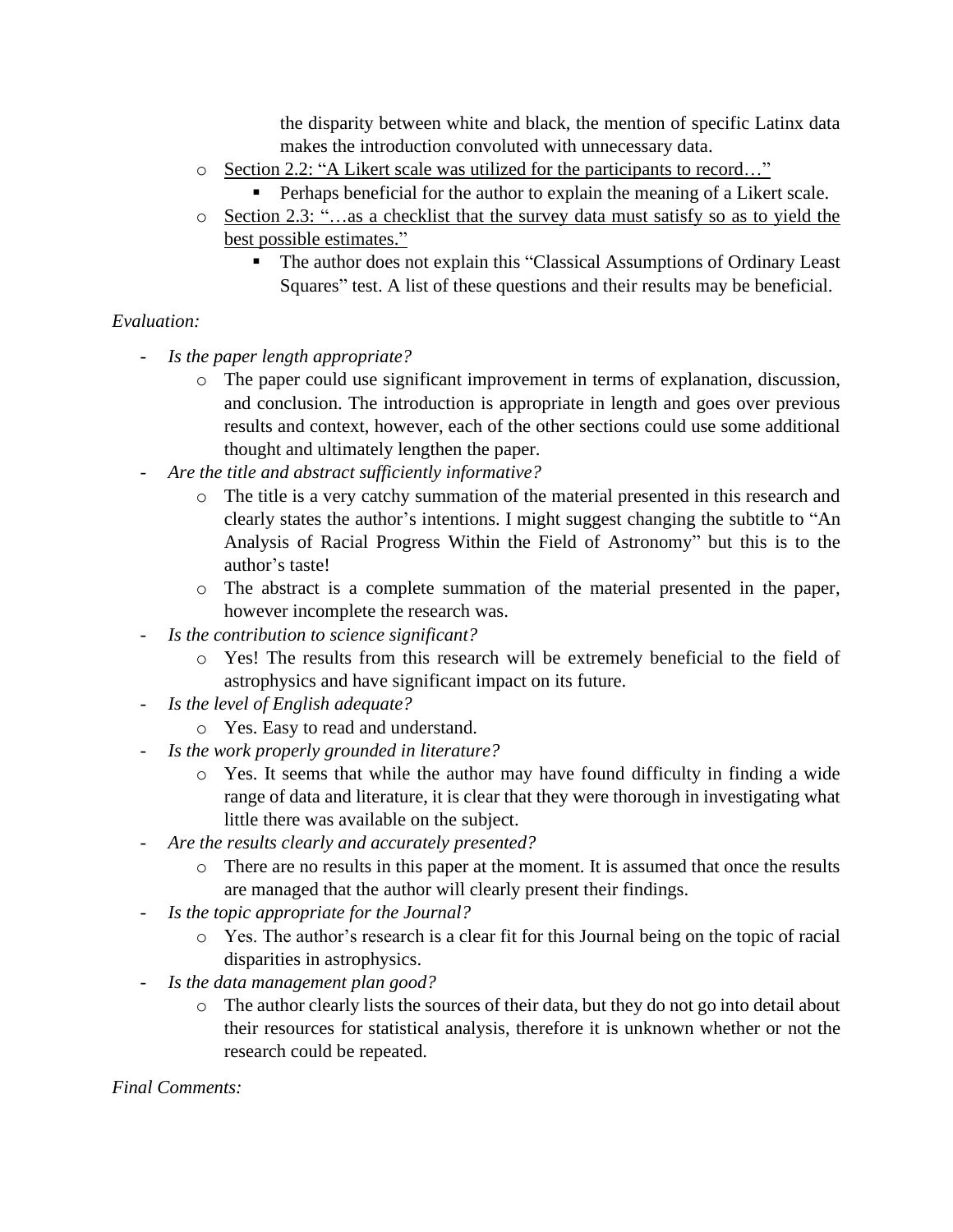The framework for this paper is clearly thought out, and it would seem that everything will fall together once the data is managed. I very much appreciate the author's means of giving meaning and focus on the data as not just numbers but people. It makes the research all the more important and allows the focus to shift to a means of fixing this racial disparity rather than just analyzing numbers. I hope these comments are accepted as constructive criticisms and the author finds them helpful. My best wishes in their success!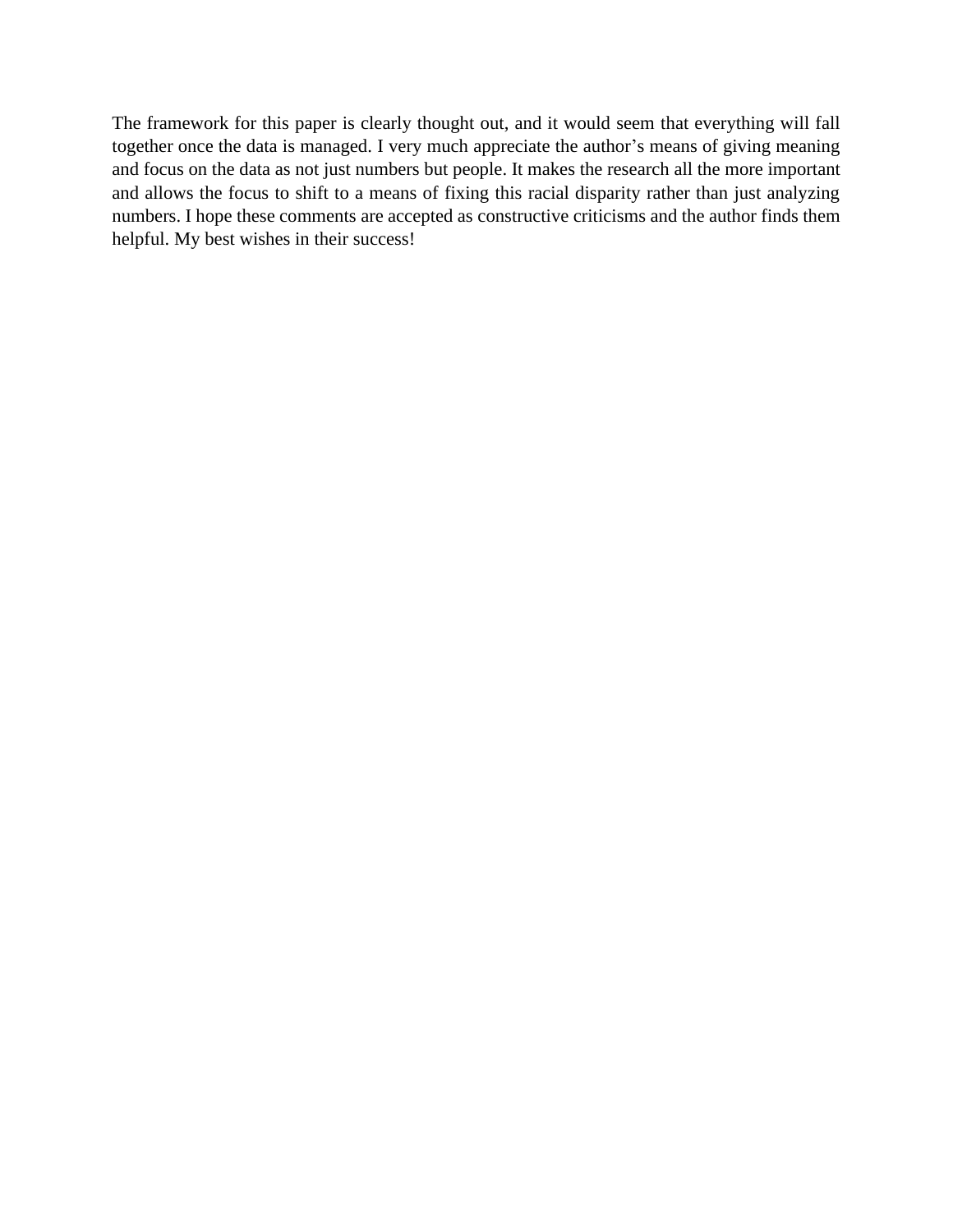#### Summary:

This paper describes an analysis method of determining the factors that have the greatest influence over the disproportionality of diversity in undergraduate astronomy. The paper describes how the demographics of students at every level display disparity among the races. The data to be used in this study comes from the AIP TEAM-UP 2020 report. The author states that response from AIP regarding the full data rather than the summary of the data is pending so they construct a mock sample with the same average parameters as listed in the report. The data will be processed using linear regression models to determine correlation for each factor listed in the report. Additional statistical tests will be run on the data to fully determine the most accurate correlation values. At this stage, the official data has not been received and the mock results have not been described.

#### Recommendation:

Accept with major revision

#### Points of Consideration:

#### Major:

Many values in the introduction are not cited

The introduction spends time talking about Latinx but the project later focuses on Black only

Data has not been acquired

Results not mentioned for both real world data as well as mock data

At this stage there is no conclusion and the paper has no results

#### Minor:

Figure 1 is small and hard to read

Figure 5 is blurry

§2.1 an explanation of why the factors need to be introduced with equal importance. Could they not be unbalanced in their nature?

§2.2 author mentions a Likert scale was utilized but no explanation of what a Likert scale is is provided

The Breusch-Godfrey and RESET tests are mentioned in §2.3 but never referred to earlier as being used

The BREUSCH and Ramsey tests are stated to be used but never acknowledged

There might be more than one main factor to take into account for the conclusion

Paper would benefit from an additional proofread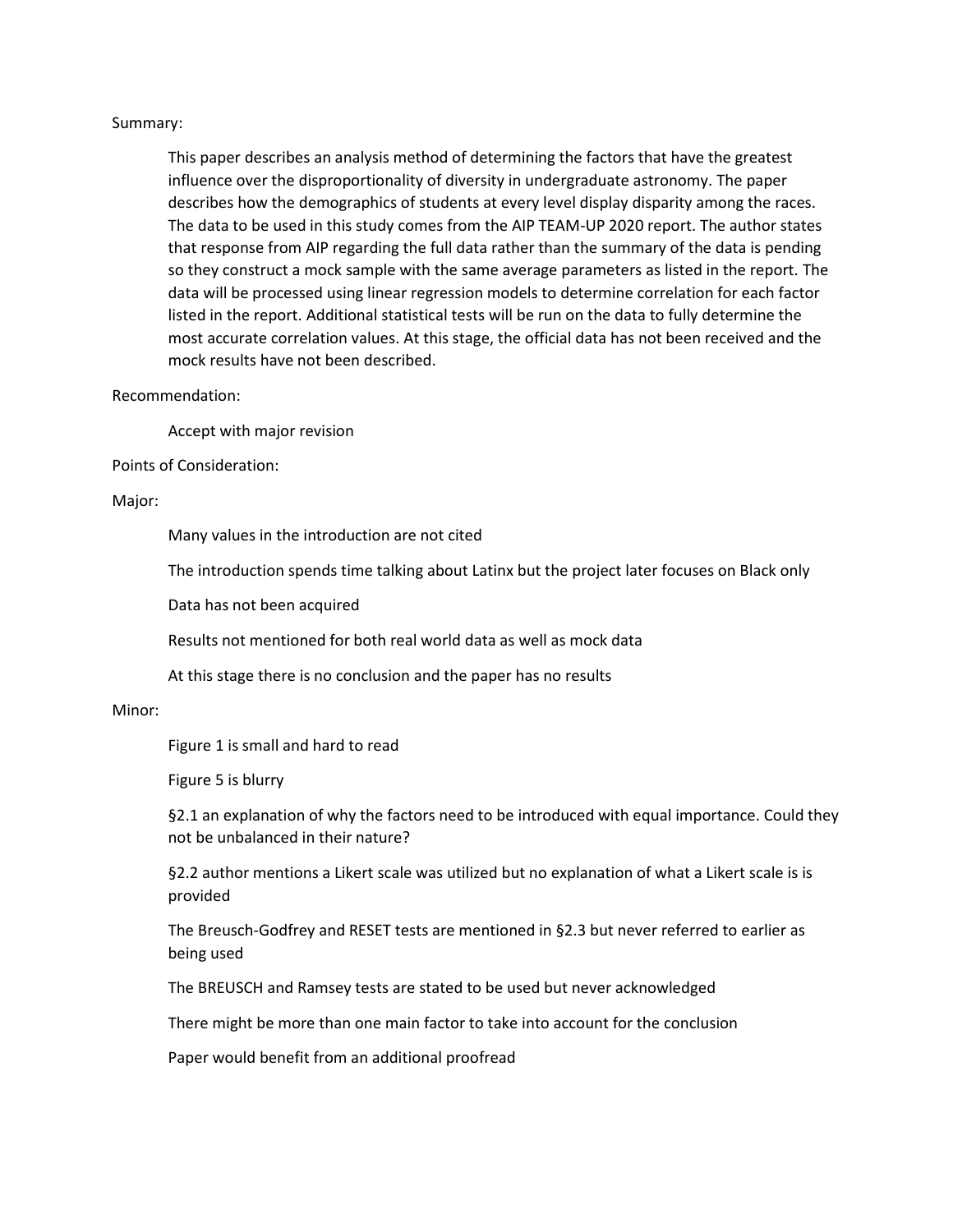Evaluation:

Length:

The paper is incomplete. Upon finishing the paper will be longer and of more proper length

Title and Abstract Sufficiency:

The abstract does not contain any results of the project

Contribution to Science:

The project provides a much needed look into the racial disparity in undergraduate astronomy programs.

Level of English:

Paper is easy to read, and language used is understandable

#### Literary Citations:

Values in the introduction are often uncited or citations are placed well after the mark without acknowledging the fact

#### Clarity and Accuracy of Presentation:

The paper has no results to present at this stage

Topic Appropriate for Journal:

The topic of this paper is appropriate for this Journal

Data Management Plan:

No comment is made about the availability of the data and software used in the analysis of this project

#### Additional Comments:

In its current state, this paper hold no results. If real world data cannot be acquired, the analysis may still be tested on the mock data to assess the viability of the analytical methods. The topic presented in this paper is of high importance and relevance and should certainly be seen to completion of the highest quality. When the project is completed it should certainly be resubmitted. I compliment the author on their hard work and dedication to such a pressing topic.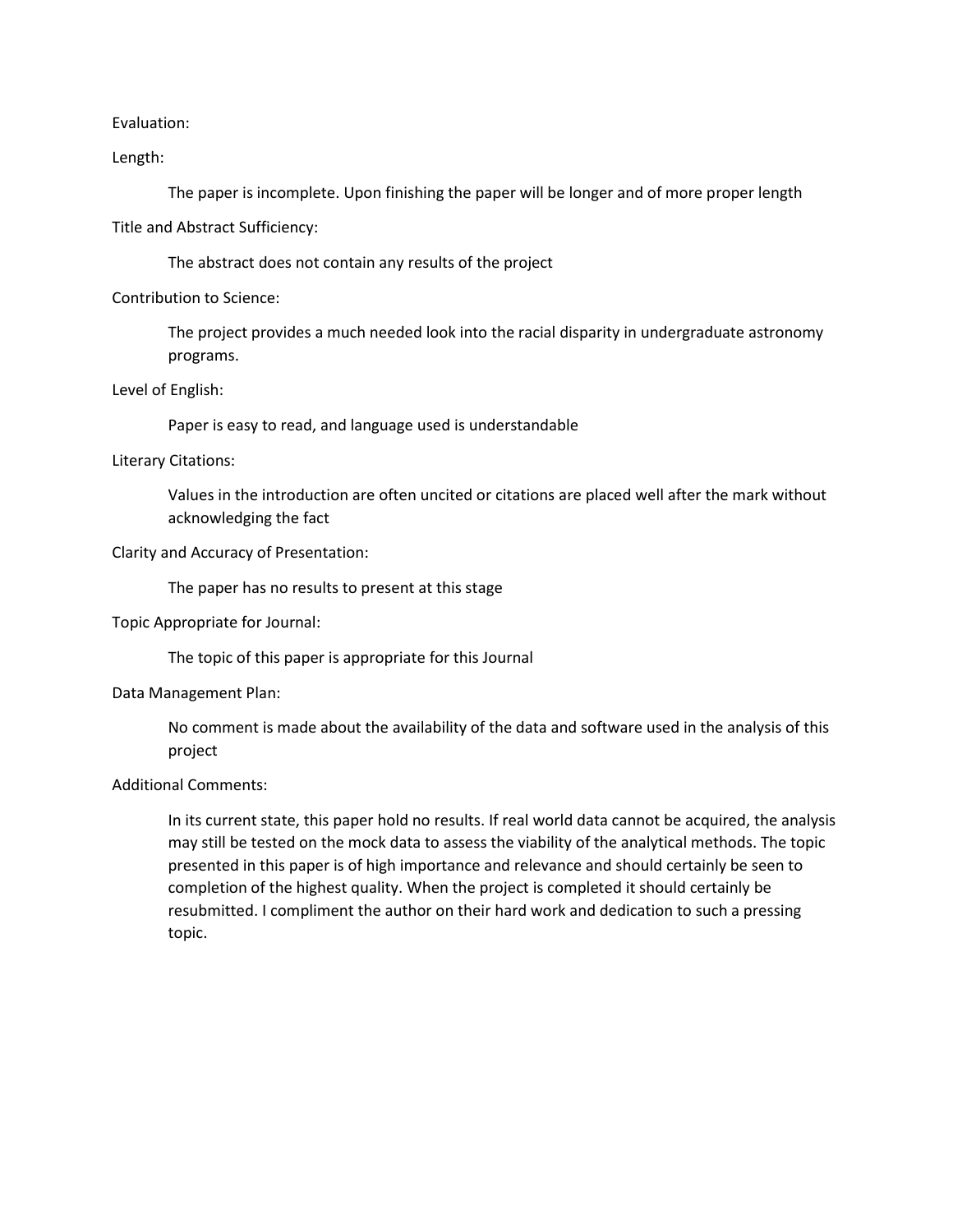# Title: Are We Doing Enough: An Analysis of Racial Progress Within Astronomy Author: Kevin B. Moposita

Summary: The author provides an overview of the major issues in astronomy related to racial diversity. He shares various statistics that demonstrates how astronomy departments in the United States fail to reflect the general population's racial percentage. At some point in an astronomer's career, there exists a place where the large racial gap begins because the gap is not as large for undergraduates. The author works to investigate where that place is along an astronomer's path to tenure along with the effectivity of programs working to combat racial inequalities. However, the effectivity of these programs must be analyzed because the programs do not resolve the issues presented by the author. The author analyzes the racial disparity in the path to tenure by identifying factors that might contribute to the gap. He first attempted to do so by gathering data from the *American Institute of Physics* surveying 187 undergraduate students and applying statistical tests to look for correlations. However, the author is waiting for a response from AIP to obtain the original student responses. He instead uses the means and standard deviates of the survey questions to create mock student responses. He plans to run various statistical tests on the data to determine the presence of correlation in the factors from the survey.

### Recommendation: Accept after major revisions.

### Justification of Recommendation:

Major points:

- The data analysis is incomplete. The results from the proposed data analysis must be completed and discussed in order for the paper to be considered for publication.
- The paper lacks a discussion of the results because of the incomplete data analysis section.
- Although the paper will be easier to understand once the author completes the data analysis, more explanation on the statistical techniques could be given even without results. The exact plan of action needs more explanation.
- Some terms need more explanation to avoid confusion for the reader. These terms include: the Likert scale, the 7 Classical Assumptions of Ordinary Least Squares, the BREUSCH test, the Breusch & Pagan test, and the Ramsey test. Again, some of these might become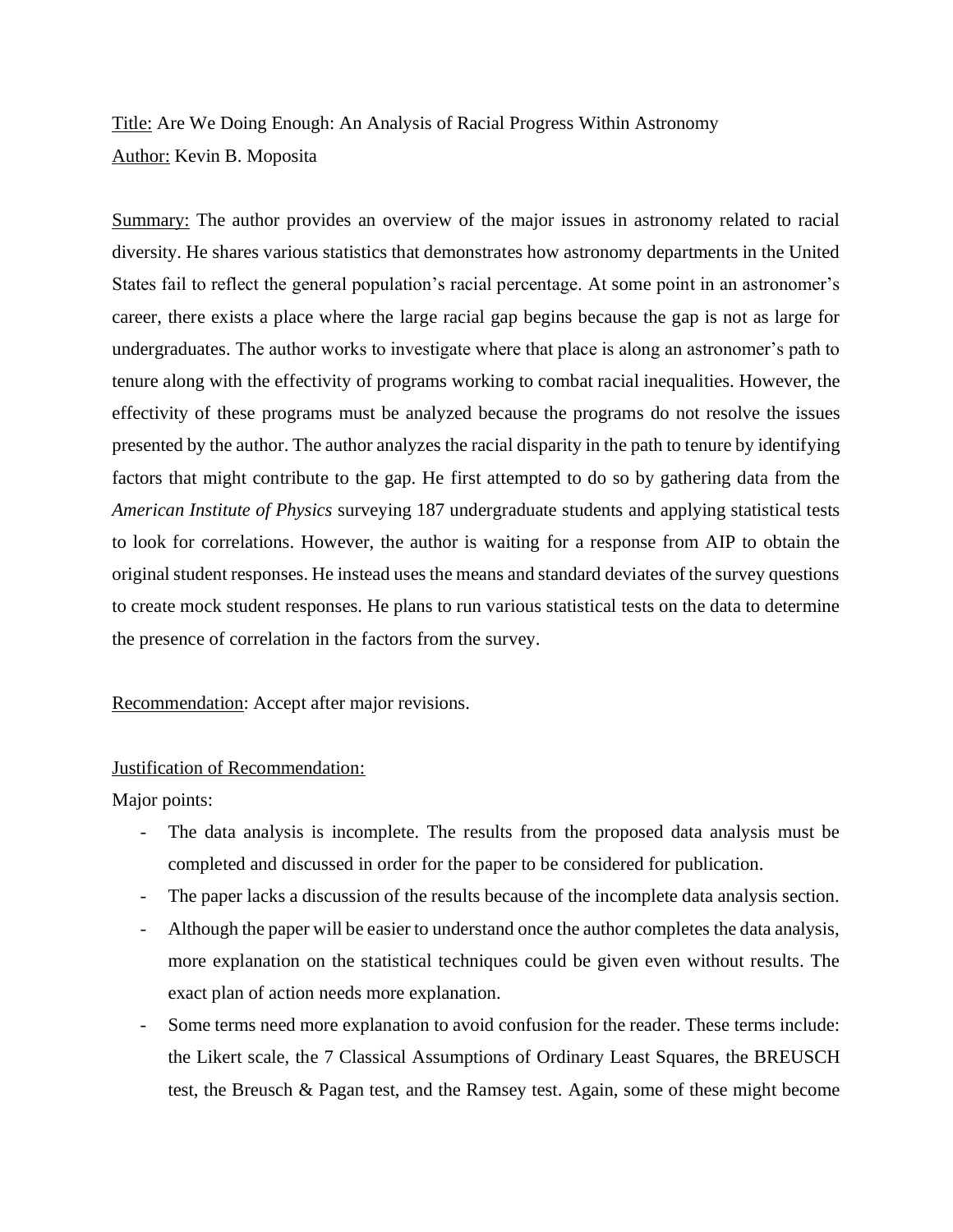clearer once the data analysis is complete as long as the author provides a detailed explanation of how he applied the tests.

### Minor points:

- The first page states that the paper was released on March  $1<sup>st</sup>$ , 2021. This needs to be removed until the paper is released.
- The tables should be enlarged. It is difficult to read some of the numbers, especially in the first table from the *2007 Nelson Diversity Survey.*

### Evaluation:

- 1. Is the length appropriate?
	- *a.* Yes the length is appropriate for what the author has written already, but the data processing and discussion sections should be made longer once he completes his proposed work.
- 2. Are the title and abstract sufficiently informative?
	- *a.* The title poses an intriguing question. The abstract could be expanded upon to give the reader a better understanding of the data analysis involved in this study.
- 3. Is the contribution to science significant?
	- *a.* Yes the project addresses an area that in need of change in the field. This provides social merit that will be backed up by a statistical analysis once the author finalizes the data.
- 4. Is the level of English adequate?
	- *a.* Yes the level of English is adequate.
- 5. Is the literature properly cited?
	- *a.* No the author should include more citations throughout the introduction to support the statistics he presents. The author should also cite previous literature pertaining to racial diversity in astronomy to show what has already been done.
- 6. Are the results clearly and accurately presently?
	- *a.* No the results are not presented. The study is incomplete. Once the author finishes the data analysis, he must clearly show his results.
- 7. Is the topic appropriate for this journal?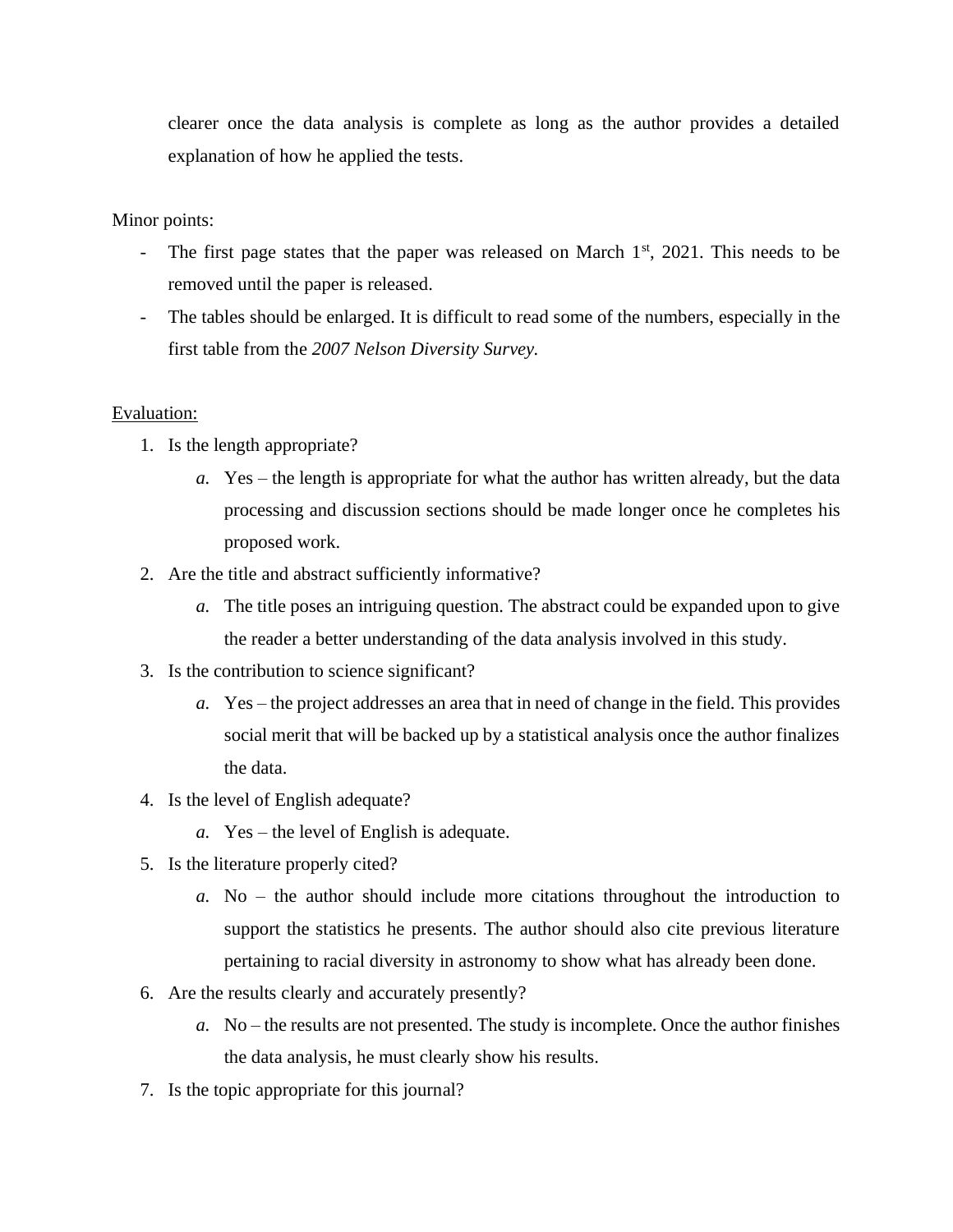- *a.* Yes the topic is appropriate for this journal.
- 8. Data management plan?
	- *a.* The data management plan is unclear because the author has not yet obtained results. He does not state what his plan is for releasing the results to the public.

Additional Comments: Kudos to the author for investigating a question in need of attention in the field of astronomy. Thank you to the author for his contribution to any changes that this project may inspire.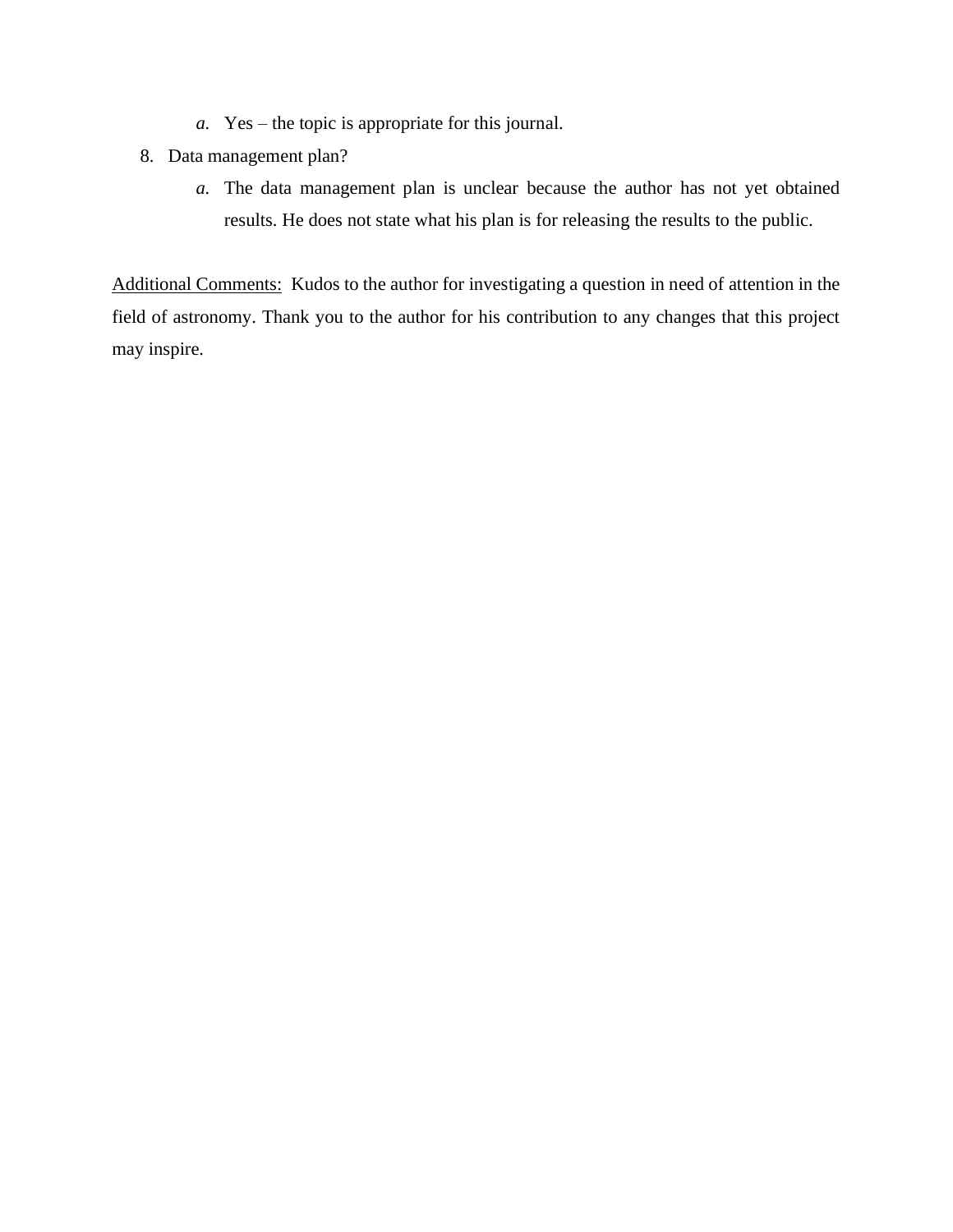## Summary

The purpose of this project is to determine what most influences a student to stay in the astronomy major and how it relates to diversity gaps within the field. The author first talks about how undergrad astronomy departments are lacking diversity and do not reflect the level of diversity in the country by comparing US census data to faculty diversity data. He goes on to claim that graduate school is the "turn-off" level when the underrepresented groups stop pursuing an advanced degree. He states his objectives as determining where the large racial gap occurs along an astronomer's path to tenure and realizing the effectiveness of diversity programs. The author then focuses on a report from the American Institute of Physics (API) that compares undergraduate Black and White students studying physics and astronomy. He uses this report to try to determine the statistical significance of the factors listed in the API report in order to have the results about where the racial gap occurs on the path to tenure be as accurate as possible. He is currently awaiting the results from this test.

### **Recommendation**

Accept with major revision.

### Justification of Recommendation

Major Points:

- 1. In the abstract, by saying that the biggest factor which causes people to drop is related to the racial gap, the author is assuming right off the bat that race has to do with the biggest factor which generally causes a student to stay or drop the major. This can honestly be an entire other research project in itself. It is very important to first determine the significance of race in how often people drop rather than just stating that they are not mutually exclusive.
- 2. There is barely any literature cited in this entire paper. There are dozens of unsupported claims the author makes which have no basis at all since they are not cited. And the few citations that the author does have are not in the correct citation format.
- 3. The introduction is the most informative part of the paper. Even though the results did not yet come in, it seems like the only real contributions in the paper are described in the introduction.
- 4. One very large thing that was not considered in this process was the percent of people who actually reported their diversity information. In the 2007 Diversity Survey for example, he says it takes into account every faculty member. It is tough to believe this if I do not know a quantitative percentage, with a source, of people that reported their own data. Also, how many people are in these top 50 astronomy schools? If I do not have reason to believe that they are representative of the entire population of astronomy schools then the argument somewhat becomes invalid and insignificant.
- 5. There is a big issue with the 2007 Nelson Diversity Survey. The author uses this study and assumes that diversity has not changed over the last 14 years, which is incredibly difficult to believe. Unless he can find a similar survey done within the last 5 years or so, I think that this section of the paper should be taken out because it is so outdated and likely not at all representative of the current day diversity statistics.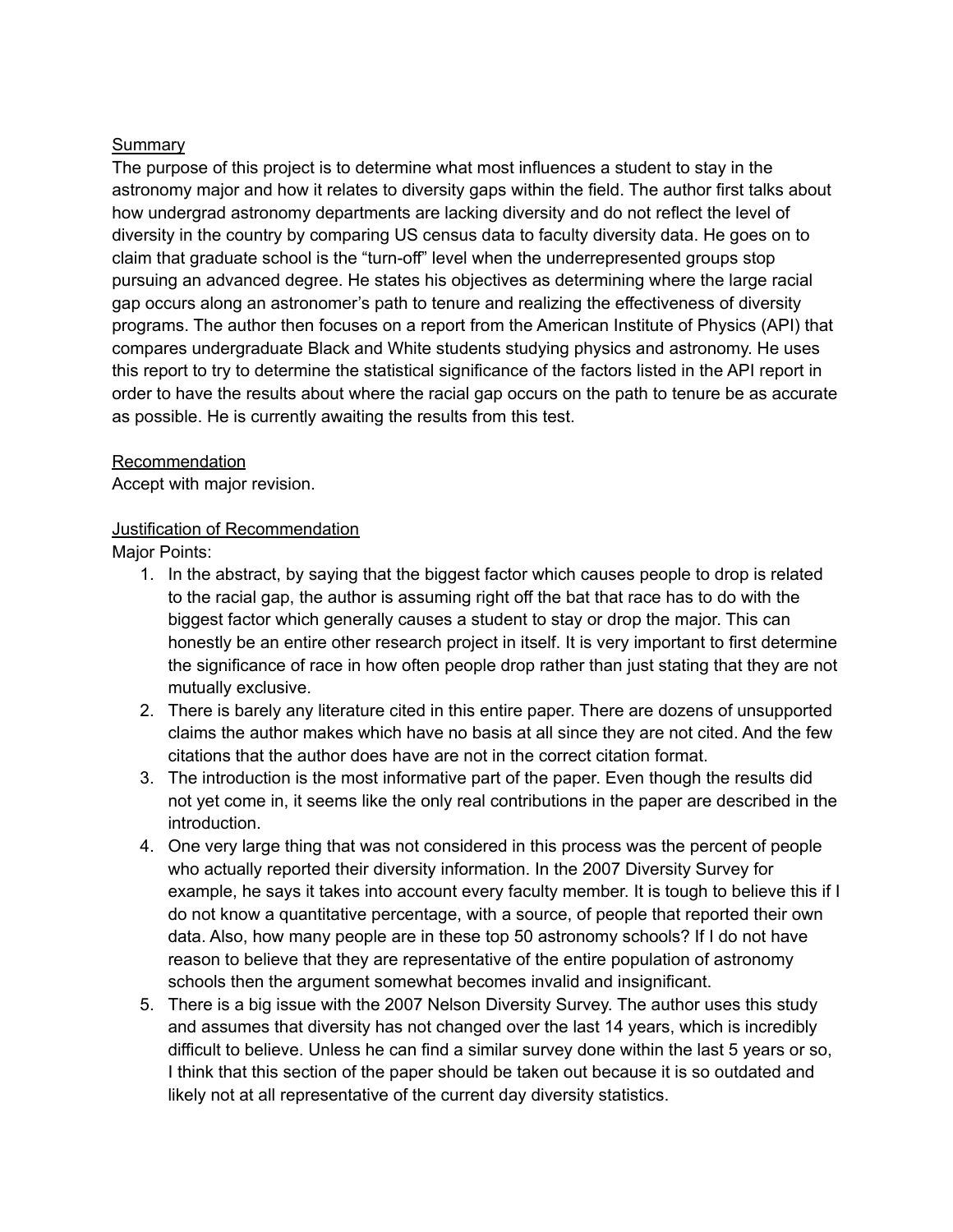- 6. The focus of the study is very inconsistent in a variety of ways. First of all, if the author did not end up focusing on Latinx data, why mention it at all in the introduction? I was prepared to see an analysis based on Black and Latinx students, and then he mentions that the study will no longer focus on Latinx students, which is very misleading. Also, the point of the paper is to look at students in astronomy, but then the focus seems to shift to physics. Figures 3 and 4 don't even mention astronomy at all, and physics and astronomy departments are likely quite different. Finally, the paper is inconsistent because the author does not seem to really understand his own objectives. It seemed like the purpose of this paper ended up being to use statistical tests to determine which factor is the most important in explaining why people drop their degrees in astronomy, even though the objectives were stated as determining where the large racial gap occurs on a path to tenure and looking at the effectiveness of the current diversity programs in place. I am generally just very confused on what the point of this project was actually supposed to be. Even though there are more results that need to come in, it seems like this project was a little bit scattered and that the author was trying to figure out what he was doing as he went along, but he did not leave enough time to actually figure it out. Minor Points:
	- 1. Many sentences are worded in ways that make the ideas they want to convey very unclear. Some sentences have to be more concise and it often took a long time for me to decipher what the main point was.
	- 2. What is the citation on the title that says released on March 1?
	- 3. I think the title is too broad. It needs to be more representative of what he is actually analyzing, the race gap within undergraduate and graduate astronomy departments.
	- 4. There are a few things that are quite vague. For example, in the abstract he says "series of questions." What do the questions entail? What are they asking? What aspects are being compared?
	- 5. There are some formatting things that should be fixed, like it says Schwartz et al at the top of page 2, and in Figure 1, there is already a caption saying "Table 4."
	- 6. At the end of the introduction, the author talks about social programs in departments to help combat the race gap. The social programs should be stated here so that the reader has a good idea of what he is talking about.
	- 7. One of the objectives mentions tenure, however, that is the only time tenure is brought up in the entire paper. I am not sure if one of the objectives was actually supposed to be tenure or if it was a mistake to include that.
	- 8. Figure 5 seems to be very important, however, I do not really understand what it is saying. What are the units of the mean and standard deviation (what is being measured)? What does each category in the Table actually mean? Also, the Table says that 167 undergraduate students were surveyed. How significant is that compared to the total number of physics and astronomy students in the country? How do I trust that this pool of students is big enough to represent everybody and every department?
	- 9. Some of the tests should be defined, like the Likert Scale.
	- 10. At the end of the data retrieval section, the author talks about some issues that he had in the process of completing the research. I do not think that these issues are necessary to talk about. Everybody has issues and runs into roadblocks with their projects, but they